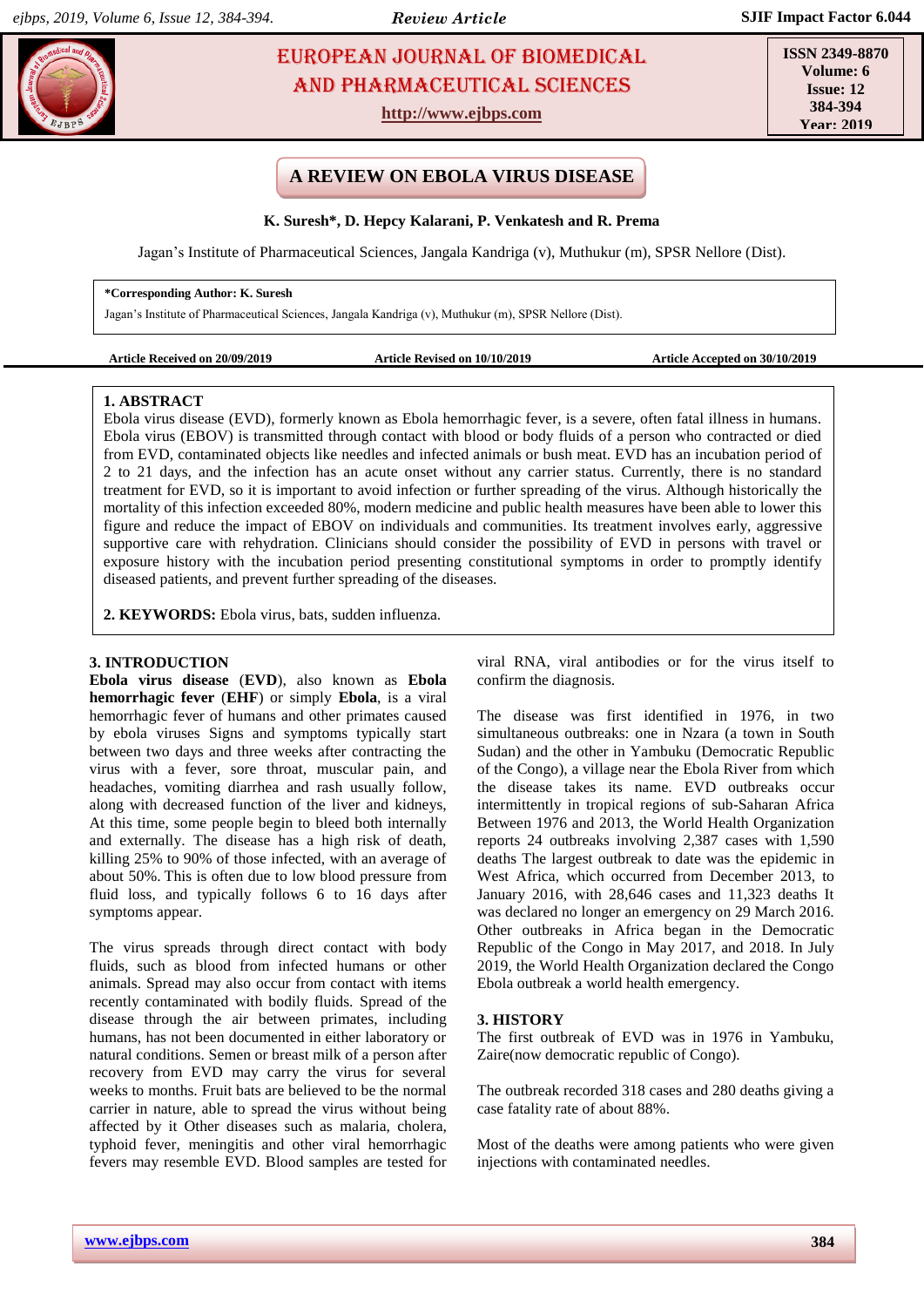At about the same time in 1976, another outbreak occurred in maridi, Sudan (present day south Sudan) that recorded 284 cases and 151 deaths with fatality rate of over 53%.

The name Ebola originated from Ebola river around which Yambuku, where the first outbreak that occurred was located.

Ngoy Mushola –a Congolese medical doctor was the first person to record a description of the Ebola virus in 1976.

The first patient to be diagnosed of EVD was Mayinga N'Seka: a nurse in Zaire in 1976.

Since after the 1976 outbreak in Zaire and Sudan, there have been several epidemics of the disease in other parts of Africa.

| Year             | <b>Country of occurrence</b> | <b>EV</b> species | <b>Recorded cases</b> | <b>Deaths</b>  |
|------------------|------------------------------|-------------------|-----------------------|----------------|
| 1976             | <b>DRC</b>                   | Zaire             | 318                   | 280            |
| 1976             | Sudan                        | Sudan             | 284                   | 151            |
| 1977             | <b>DRC</b>                   | Zaire             | 1                     | $\mathbf{1}$   |
| 1979             | Sudan                        | Sudan             | 34                    | 22             |
| 1989             | <b>USA</b>                   | Reston            | $\overline{4}$        | $\Omega$       |
| 1994             | Gabon                        | Zaire             | 52                    | 31             |
| 1994             | Cote de'Ivoire               | Tai Forest        | 1                     | $\Omega$       |
| 1995             | <b>DRC</b>                   | Zaire             | 315                   | 254            |
| 1996(Jan-Apr)    | Gabon                        | Zaire             | 31                    | 21             |
| 1996(Jul-Dec)    | Gabon                        | Zaire             | 60                    | 45             |
| 1996             | South Africa                 | Zaire             | 1                     | 1              |
| 2000             | Uganda                       | Sudan             | 425                   | 224            |
| 2001-2002        | Gabon                        | Zaire             | 65                    | 53             |
| 2001-2002        | Congo                        | Zaire             | 59                    | 44             |
| $2003$ (Jan-Apr) | Congo                        | Zaire             | 143                   | 128            |
| 2003(Nov-Dec)    | Congo                        | Zaire             | 35                    | 29             |
| 2004             | Sudan                        | Sudan             | 17                    | $\overline{7}$ |
| 2005             | Congo                        | Zaire             | 12                    | 10             |
| 2007             | DR Congo                     | Zaire             | 264                   | 187            |
| 2007             | Uganda                       | Bundibugyo        | 149                   | 37             |
| 2008             | DR Congo                     | Zaire             | 32                    | 14             |
| 2011             | Uganda                       | Sudan             | 1                     | 1              |
| 2012             | Uganda                       | Sudan             | 24                    | 17             |
| 2012             | Uganda                       | Sudan             | $\overline{7}$        | 4              |
| 2012             | DR Congo                     | Bundibugyo        | 57                    | $\overline{2}$ |

#### **Table 1: Chronology of previous Ebola virus disease out breaks.**

# **CURRENT OUTBREAK**

Current epidemic ravaging West African countries is the largest and most severe Ebola outbreak to occur since the virus was first identified in 1976, in terms of cases and deaths.

It began in Guinea in March 2014 and has since spread to Liberia, Sierra Leone, Nigeria and now DRC.

On 8 August 2014, the World Health Organization (WHO) declared the outbreak a Public Health Emergency of International Concern.

**Public Health Emergency of International Concern** is a designation that invokes obligatory legal measures on disease prevention, surveillance, control and response by 194 signatory countries of WHO.

As at  $20<sup>th</sup>$  August, 2014, a total of 2615 suspected cases with 1427 deaths have been reported by WHO, of which

1528 cases and 844 deaths have been confirmed to be EVD.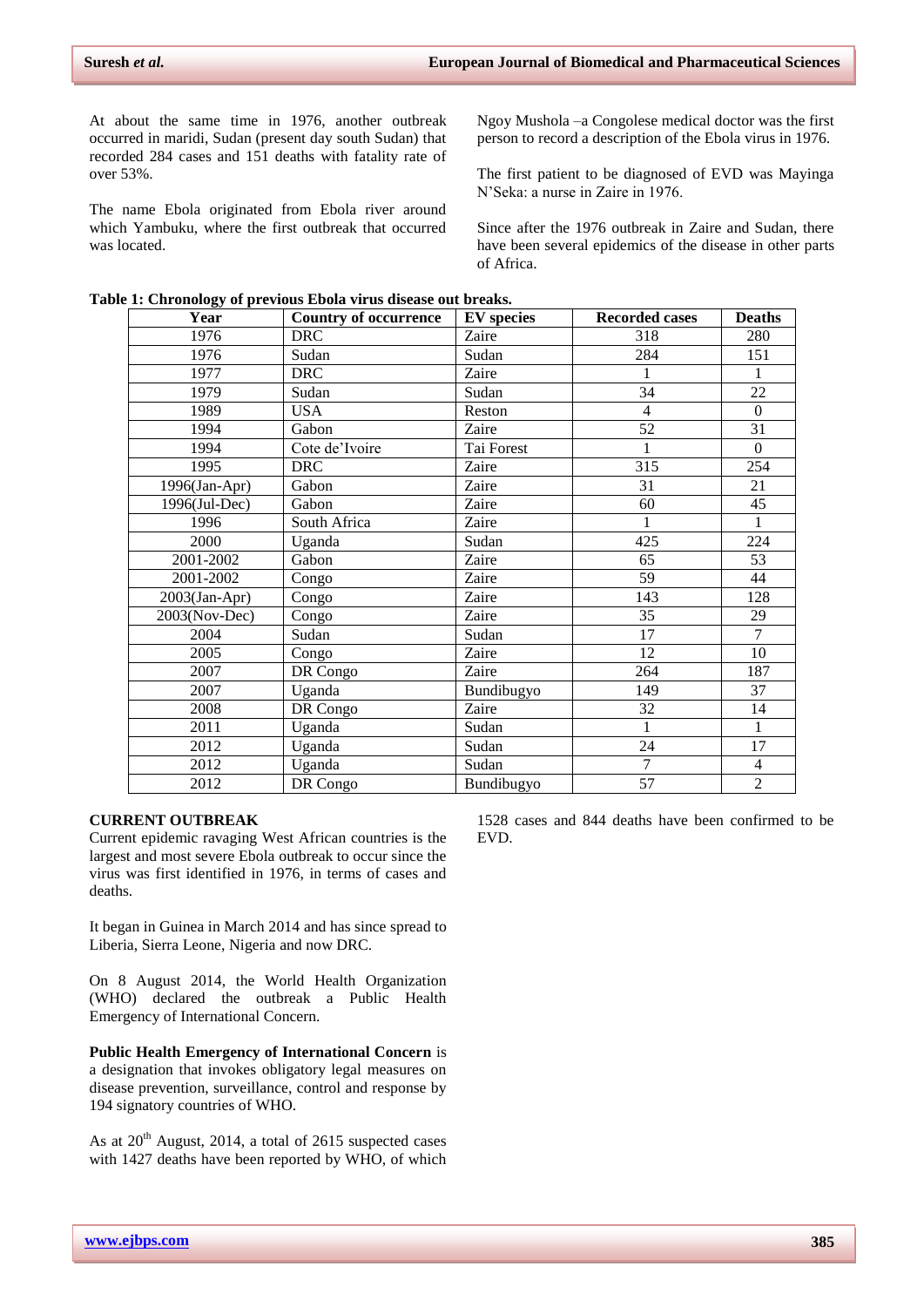#### **4. PATHOPHYSIOLOGY**



**Figure 1: Pathophysiology of Ebola virus.**

Like other [filoviruses,](mhtml:file://C:/Users/Bala%20Gangadhar/AppData/Local/Temp/WPDNSE/%7b81A06C18-0000-0000-0000-000000000000%7d/Ebola%20virus%20disease%20-%20Wikipedia.mhtml!https://en.m.wikipedia.org/wiki/Filoviridae) EBOV replicates very efficiently in many [cells,](mhtml:file://C:/Users/Bala%20Gangadhar/AppData/Local/Temp/WPDNSE/%7b81A06C18-0000-0000-0000-000000000000%7d/Ebola%20virus%20disease%20-%20Wikipedia.mhtml!https://en.m.wikipedia.org/wiki/List_of_distinct_cell_types_in_the_adult_human_body) producing large amounts of virus in [monocytes,](mhtml:file://C:/Users/Bala%20Gangadhar/AppData/Local/Temp/WPDNSE/%7b81A06C18-0000-0000-0000-000000000000%7d/Ebola%20virus%20disease%20-%20Wikipedia.mhtml!https://en.m.wikipedia.org/wiki/Monocyte) [macrophages,](mhtml:file://C:/Users/Bala%20Gangadhar/AppData/Local/Temp/WPDNSE/%7b81A06C18-0000-0000-0000-000000000000%7d/Ebola%20virus%20disease%20-%20Wikipedia.mhtml!https://en.m.wikipedia.org/wiki/Macrophage) [dendritic cells](mhtml:file://C:/Users/Bala%20Gangadhar/AppData/Local/Temp/WPDNSE/%7b81A06C18-0000-0000-0000-000000000000%7d/Ebola%20virus%20disease%20-%20Wikipedia.mhtml!https://en.m.wikipedia.org/wiki/Dendritic_cell) and other cells including [liver cells,](mhtml:file://C:/Users/Bala%20Gangadhar/AppData/Local/Temp/WPDNSE/%7b81A06C18-0000-0000-0000-000000000000%7d/Ebola%20virus%20disease%20-%20Wikipedia.mhtml!https://en.m.wikipedia.org/wiki/Hepatocyte) [fibroblasts,](mhtml:file://C:/Users/Bala%20Gangadhar/AppData/Local/Temp/WPDNSE/%7b81A06C18-0000-0000-0000-000000000000%7d/Ebola%20virus%20disease%20-%20Wikipedia.mhtml!https://en.m.wikipedia.org/wiki/Fibroblast) and [adrenal gland cells](mhtml:file://C:/Users/Bala%20Gangadhar/AppData/Local/Temp/WPDNSE/%7b81A06C18-0000-0000-0000-000000000000%7d/Ebola%20virus%20disease%20-%20Wikipedia.mhtml!https://en.m.wikipedia.org/wiki/Adrenal_gland) Viral replication triggers the [high levels of inflammatory](mhtml:file://C:/Users/Bala%20Gangadhar/AppData/Local/Temp/WPDNSE/%7b81A06C18-0000-0000-0000-000000000000%7d/Ebola%20virus%20disease%20-%20Wikipedia.mhtml!https://en.m.wikipedia.org/wiki/Cytokine_storm)  [chemical signals](mhtml:file://C:/Users/Bala%20Gangadhar/AppData/Local/Temp/WPDNSE/%7b81A06C18-0000-0000-0000-000000000000%7d/Ebola%20virus%20disease%20-%20Wikipedia.mhtml!https://en.m.wikipedia.org/wiki/Cytokine_storm) and leads to a [septic state.](mhtml:file://C:/Users/Bala%20Gangadhar/AppData/Local/Temp/WPDNSE/%7b81A06C18-0000-0000-0000-000000000000%7d/Ebola%20virus%20disease%20-%20Wikipedia.mhtml!https://en.m.wikipedia.org/wiki/Sepsis) EBOV is thought to infect humans through contact with mucous membranes or skin breaks. After infection, [endothelial](mhtml:file://C:/Users/Bala%20Gangadhar/AppData/Local/Temp/WPDNSE/%7b81A06C18-0000-0000-0000-000000000000%7d/Ebola%20virus%20disease%20-%20Wikipedia.mhtml!https://en.m.wikipedia.org/wiki/Endothelial_cells)  [cells](mhtml:file://C:/Users/Bala%20Gangadhar/AppData/Local/Temp/WPDNSE/%7b81A06C18-0000-0000-0000-000000000000%7d/Ebola%20virus%20disease%20-%20Wikipedia.mhtml!https://en.m.wikipedia.org/wiki/Endothelial_cells) (cells lining the inside of blood vessels), liver cells, and several types of immune cells such as [macrophages,](mhtml:file://C:/Users/Bala%20Gangadhar/AppData/Local/Temp/WPDNSE/%7b81A06C18-0000-0000-0000-000000000000%7d/Ebola%20virus%20disease%20-%20Wikipedia.mhtml!https://en.m.wikipedia.org/wiki/Mononuclear_phagocyte_system)  [monocytes,](mhtml:file://C:/Users/Bala%20Gangadhar/AppData/Local/Temp/WPDNSE/%7b81A06C18-0000-0000-0000-000000000000%7d/Ebola%20virus%20disease%20-%20Wikipedia.mhtml!https://en.m.wikipedia.org/wiki/Mononuclear_phagocyte_system) and [dendritic cells](mhtml:file://C:/Users/Bala%20Gangadhar/AppData/Local/Temp/WPDNSE/%7b81A06C18-0000-0000-0000-000000000000%7d/Ebola%20virus%20disease%20-%20Wikipedia.mhtml!https://en.m.wikipedia.org/wiki/Dendritic_cells) are the main targets of attack. Following infection, immune cells carry the virus to nearby [lymph nodes](mhtml:file://C:/Users/Bala%20Gangadhar/AppData/Local/Temp/WPDNSE/%7b81A06C18-0000-0000-0000-000000000000%7d/Ebola%20virus%20disease%20-%20Wikipedia.mhtml!https://en.m.wikipedia.org/wiki/Lymph_node) where further reproduction of the virus takes place. From there the virus can enter the bloodstream and [lymphatic system](mhtml:file://C:/Users/Bala%20Gangadhar/AppData/Local/Temp/WPDNSE/%7b81A06C18-0000-0000-0000-000000000000%7d/Ebola%20virus%20disease%20-%20Wikipedia.mhtml!https://en.m.wikipedia.org/wiki/Lymphatic_system) and spread throughout the body. Macrophages are the first cells infected with the virus, and this infection results in [programmed cell death.](mhtml:file://C:/Users/Bala%20Gangadhar/AppData/Local/Temp/WPDNSE/%7b81A06C18-0000-0000-0000-000000000000%7d/Ebola%20virus%20disease%20-%20Wikipedia.mhtml!https://en.m.wikipedia.org/wiki/Apoptosis) Other types of [white blood cells,](mhtml:file://C:/Users/Bala%20Gangadhar/AppData/Local/Temp/WPDNSE/%7b81A06C18-0000-0000-0000-000000000000%7d/Ebola%20virus%20disease%20-%20Wikipedia.mhtml!https://en.m.wikipedia.org/wiki/White_blood_cell) such as [lymphocytes,](mhtml:file://C:/Users/Bala%20Gangadhar/AppData/Local/Temp/WPDNSE/%7b81A06C18-0000-0000-0000-000000000000%7d/Ebola%20virus%20disease%20-%20Wikipedia.mhtml!https://en.m.wikipedia.org/wiki/Lymphocyte) also undergo programmed cell death leading to an abnormally [low concentration of](mhtml:file://C:/Users/Bala%20Gangadhar/AppData/Local/Temp/WPDNSE/%7b81A06C18-0000-0000-0000-000000000000%7d/Ebola%20virus%20disease%20-%20Wikipedia.mhtml!https://en.m.wikipedia.org/wiki/Lymphocytopenia)  [lymphocytes](mhtml:file://C:/Users/Bala%20Gangadhar/AppData/Local/Temp/WPDNSE/%7b81A06C18-0000-0000-0000-000000000000%7d/Ebola%20virus%20disease%20-%20Wikipedia.mhtml!https://en.m.wikipedia.org/wiki/Lymphocytopenia) in the blood. This contributes to the weakened immune response seen in those infected with EBOV. Endothelial cells may be infected within three days after exposure to the virus. The breakdown of endothelial cells leading to [blood vessel](mhtml:file://C:/Users/Bala%20Gangadhar/AppData/Local/Temp/WPDNSE/%7b81A06C18-0000-0000-0000-000000000000%7d/Ebola%20virus%20disease%20-%20Wikipedia.mhtml!https://en.m.wikipedia.org/wiki/Blood_vessel) injury can be attributed to EBOV [glycoproteins.](mhtml:file://C:/Users/Bala%20Gangadhar/AppData/Local/Temp/WPDNSE/%7b81A06C18-0000-0000-0000-000000000000%7d/Ebola%20virus%20disease%20-%20Wikipedia.mhtml!https://en.m.wikipedia.org/wiki/Glycoprotein) This damage occurs due to the synthesis of Ebola virus [glycoprotein](mhtml:file://C:/Users/Bala%20Gangadhar/AppData/Local/Temp/WPDNSE/%7b81A06C18-0000-0000-0000-000000000000%7d/Ebola%20virus%20disease%20-%20Wikipedia.mhtml!https://en.m.wikipedia.org/wiki/Glycoprotein) (GP), which reduces the availability of specific [integrins](mhtml:file://C:/Users/Bala%20Gangadhar/AppData/Local/Temp/WPDNSE/%7b81A06C18-0000-0000-0000-000000000000%7d/Ebola%20virus%20disease%20-%20Wikipedia.mhtml!https://en.m.wikipedia.org/wiki/Integrin) responsible for cell adhesion to the intercellular structure and causes liver damage, leading to [improper clotting.](mhtml:file://C:/Users/Bala%20Gangadhar/AppData/Local/Temp/WPDNSE/%7b81A06C18-0000-0000-0000-000000000000%7d/Ebola%20virus%20disease%20-%20Wikipedia.mhtml!https://en.m.wikipedia.org/wiki/Coagulopathy) The widespread [bleeding](mhtml:file://C:/Users/Bala%20Gangadhar/AppData/Local/Temp/WPDNSE/%7b81A06C18-0000-0000-0000-000000000000%7d/Ebola%20virus%20disease%20-%20Wikipedia.mhtml!https://en.m.wikipedia.org/wiki/Bleeding) that occurs in affected people causes [swelling](mhtml:file://C:/Users/Bala%20Gangadhar/AppData/Local/Temp/WPDNSE/%7b81A06C18-0000-0000-0000-000000000000%7d/Ebola%20virus%20disease%20-%20Wikipedia.mhtml!https://en.m.wikipedia.org/wiki/Edema) and [shock due to loss of blood](mhtml:file://C:/Users/Bala%20Gangadhar/AppData/Local/Temp/WPDNSE/%7b81A06C18-0000-0000-0000-000000000000%7d/Ebola%20virus%20disease%20-%20Wikipedia.mhtml!https://en.m.wikipedia.org/wiki/Hypovolemic_shock) 

activation of the [extrinsic pathway](mhtml:file://C:/Users/Bala%20Gangadhar/AppData/Local/Temp/WPDNSE/%7b81A06C18-0000-0000-0000-000000000000%7d/Ebola%20virus%20disease%20-%20Wikipedia.mhtml!https://en.m.wikipedia.org/wiki/Tissue_factor_pathway) of the [coagulation](mhtml:file://C:/Users/Bala%20Gangadhar/AppData/Local/Temp/WPDNSE/%7b81A06C18-0000-0000-0000-000000000000%7d/Ebola%20virus%20disease%20-%20Wikipedia.mhtml!https://en.m.wikipedia.org/wiki/Coagulation_cascade)  [cascade](mhtml:file://C:/Users/Bala%20Gangadhar/AppData/Local/Temp/WPDNSE/%7b81A06C18-0000-0000-0000-000000000000%7d/Ebola%20virus%20disease%20-%20Wikipedia.mhtml!https://en.m.wikipedia.org/wiki/Coagulation_cascade) due to excessive [tissue factor](mhtml:file://C:/Users/Bala%20Gangadhar/AppData/Local/Temp/WPDNSE/%7b81A06C18-0000-0000-0000-000000000000%7d/Ebola%20virus%20disease%20-%20Wikipedia.mhtml!https://en.m.wikipedia.org/wiki/Tissue_factor) production by macrophages and monocytes. After infection, a secreted [glycoprotein,](mhtml:file://C:/Users/Bala%20Gangadhar/AppData/Local/Temp/WPDNSE/%7b81A06C18-0000-0000-0000-000000000000%7d/Ebola%20virus%20disease%20-%20Wikipedia.mhtml!https://en.m.wikipedia.org/wiki/Glycoprotein) small soluble glycoprotein (sGP or GP) is synthesized. EBOV

replication overwhelms protein synthesis of infected cells and the host immune defenses. The GP forms a [trimeric complex,](mhtml:file://C:/Users/Bala%20Gangadhar/AppData/Local/Temp/WPDNSE/%7b81A06C18-0000-0000-0000-000000000000%7d/Ebola%20virus%20disease%20-%20Wikipedia.mhtml!https://en.m.wikipedia.org/wiki/Trimer_(biochemistry)) which tethers the virus to the endothelial cells. The sGP forms a [dimeric protein](mhtml:file://C:/Users/Bala%20Gangadhar/AppData/Local/Temp/WPDNSE/%7b81A06C18-0000-0000-0000-000000000000%7d/Ebola%20virus%20disease%20-%20Wikipedia.mhtml!https://en.m.wikipedia.org/wiki/Protein_dimer) that interferes with the signaling of [neutrophils,](mhtml:file://C:/Users/Bala%20Gangadhar/AppData/Local/Temp/WPDNSE/%7b81A06C18-0000-0000-0000-000000000000%7d/Ebola%20virus%20disease%20-%20Wikipedia.mhtml!https://en.m.wikipedia.org/wiki/Neutrophils) another type of white blood cell. This enables the virus to evade the immune system by inhibiting early steps of neutrophil activation.

[volume.](mhtml:file://C:/Users/Bala%20Gangadhar/AppData/Local/Temp/WPDNSE/%7b81A06C18-0000-0000-0000-000000000000%7d/Ebola%20virus%20disease%20-%20Wikipedia.mhtml!https://en.m.wikipedia.org/wiki/Hypovolemic_shock)<sup>[\[91\]](mhtml:file://C:/Users/Bala%20Gangadhar/AppData/Local/Temp/WPDNSE/%7b81A06C18-0000-0000-0000-000000000000%7d/Ebola%20virus%20disease%20-%20Wikipedia.mhtml!https://en.m.wikipedia.org/wiki/Ebola_virus_disease#cite_note-isbn0-7910-8505-8-91)</sup> The [dysfunctional bleeding and clotting](mhtml:file://C:/Users/Bala%20Gangadhar/AppData/Local/Temp/WPDNSE/%7b81A06C18-0000-0000-0000-000000000000%7d/Ebola%20virus%20disease%20-%20Wikipedia.mhtml!https://en.m.wikipedia.org/wiki/Disseminated_intravascular_coagulation) commonly seen in EVD has been attributed to increased

#### **4.1-Immune system evasion**

Filoviral infection also interferes with proper functioning of the [innate immune system.](mhtml:file://C:/Users/Bala%20Gangadhar/AppData/Local/Temp/WPDNSE/%7b81A06C18-0000-0000-0000-000000000000%7d/Ebola%20virus%20disease%20-%20Wikipedia.mhtml!https://en.m.wikipedia.org/wiki/Innate_immune_system) EBOV proteins blunt the human immune system's response to viral infections by interfering with the cells' ability to produce and respond to interferon proteins such as [interferon-alpha,](mhtml:file://C:/Users/Bala%20Gangadhar/AppData/Local/Temp/WPDNSE/%7b81A06C18-0000-0000-0000-000000000000%7d/Ebola%20virus%20disease%20-%20Wikipedia.mhtml!https://en.m.wikipedia.org/wiki/Interferon-alpha)  [interferon-beta,](mhtml:file://C:/Users/Bala%20Gangadhar/AppData/Local/Temp/WPDNSE/%7b81A06C18-0000-0000-0000-000000000000%7d/Ebola%20virus%20disease%20-%20Wikipedia.mhtml!https://en.m.wikipedia.org/wiki/Interferon-beta) and [interferon gamma.](mhtml:file://C:/Users/Bala%20Gangadhar/AppData/Local/Temp/WPDNSE/%7b81A06C18-0000-0000-0000-000000000000%7d/Ebola%20virus%20disease%20-%20Wikipedia.mhtml!https://en.m.wikipedia.org/wiki/Interferon_gamma) The VP24 and VP35 structural proteins of EBOV play a key role in this interference. When a cell is infected with EBOV, receptors located in the cell's [cytosol](mhtml:file://C:/Users/Bala%20Gangadhar/AppData/Local/Temp/WPDNSE/%7b81A06C18-0000-0000-0000-000000000000%7d/Ebola%20virus%20disease%20-%20Wikipedia.mhtml!https://en.m.wikipedia.org/wiki/Cytosol) (such as [RIG-I](mhtml:file://C:/Users/Bala%20Gangadhar/AppData/Local/Temp/WPDNSE/%7b81A06C18-0000-0000-0000-000000000000%7d/Ebola%20virus%20disease%20-%20Wikipedia.mhtml!https://en.m.wikipedia.org/wiki/RIG-I) and [MDA5\)](mhtml:file://C:/Users/Bala%20Gangadhar/AppData/Local/Temp/WPDNSE/%7b81A06C18-0000-0000-0000-000000000000%7d/Ebola%20virus%20disease%20-%20Wikipedia.mhtml!https://en.m.wikipedia.org/wiki/MDA5) or outside of the cytosol (such as [Toll-like](mhtml:file://C:/Users/Bala%20Gangadhar/AppData/Local/Temp/WPDNSE/%7b81A06C18-0000-0000-0000-000000000000%7d/Ebola%20virus%20disease%20-%20Wikipedia.mhtml!https://en.m.wikipedia.org/wiki/Toll-like_receptor_3)  [receptor 3 \(TLR3\),](mhtml:file://C:/Users/Bala%20Gangadhar/AppData/Local/Temp/WPDNSE/%7b81A06C18-0000-0000-0000-000000000000%7d/Ebola%20virus%20disease%20-%20Wikipedia.mhtml!https://en.m.wikipedia.org/wiki/Toll-like_receptor_3) [TLR7,](mhtml:file://C:/Users/Bala%20Gangadhar/AppData/Local/Temp/WPDNSE/%7b81A06C18-0000-0000-0000-000000000000%7d/Ebola%20virus%20disease%20-%20Wikipedia.mhtml!https://en.m.wikipedia.org/wiki/Toll-like_receptor_7) [TLR8](mhtml:file://C:/Users/Bala%20Gangadhar/AppData/Local/Temp/WPDNSE/%7b81A06C18-0000-0000-0000-000000000000%7d/Ebola%20virus%20disease%20-%20Wikipedia.mhtml!https://en.m.wikipedia.org/wiki/Toll-like_receptor_8) and [TLR9\)](mhtml:file://C:/Users/Bala%20Gangadhar/AppData/Local/Temp/WPDNSE/%7b81A06C18-0000-0000-0000-000000000000%7d/Ebola%20virus%20disease%20-%20Wikipedia.mhtml!https://en.m.wikipedia.org/wiki/Toll-like_receptor_9) recognize [infectious molecules](mhtml:file://C:/Users/Bala%20Gangadhar/AppData/Local/Temp/WPDNSE/%7b81A06C18-0000-0000-0000-000000000000%7d/Ebola%20virus%20disease%20-%20Wikipedia.mhtml!https://en.m.wikipedia.org/wiki/Pathogen-associated_molecular_pattern) associated with the virus. On TLR activation, proteins including [interferon regulatory factor](mhtml:file://C:/Users/Bala%20Gangadhar/AppData/Local/Temp/WPDNSE/%7b81A06C18-0000-0000-0000-000000000000%7d/Ebola%20virus%20disease%20-%20Wikipedia.mhtml!https://en.m.wikipedia.org/wiki/Interferon_Regulatory_Factor_3)  [3](mhtml:file://C:/Users/Bala%20Gangadhar/AppData/Local/Temp/WPDNSE/%7b81A06C18-0000-0000-0000-000000000000%7d/Ebola%20virus%20disease%20-%20Wikipedia.mhtml!https://en.m.wikipedia.org/wiki/Interferon_Regulatory_Factor_3) and [interferon regulatory factor 7](mhtml:file://C:/Users/Bala%20Gangadhar/AppData/Local/Temp/WPDNSE/%7b81A06C18-0000-0000-0000-000000000000%7d/Ebola%20virus%20disease%20-%20Wikipedia.mhtml!https://en.m.wikipedia.org/wiki/Interferon_regulatory_factor-7) trigger a signaling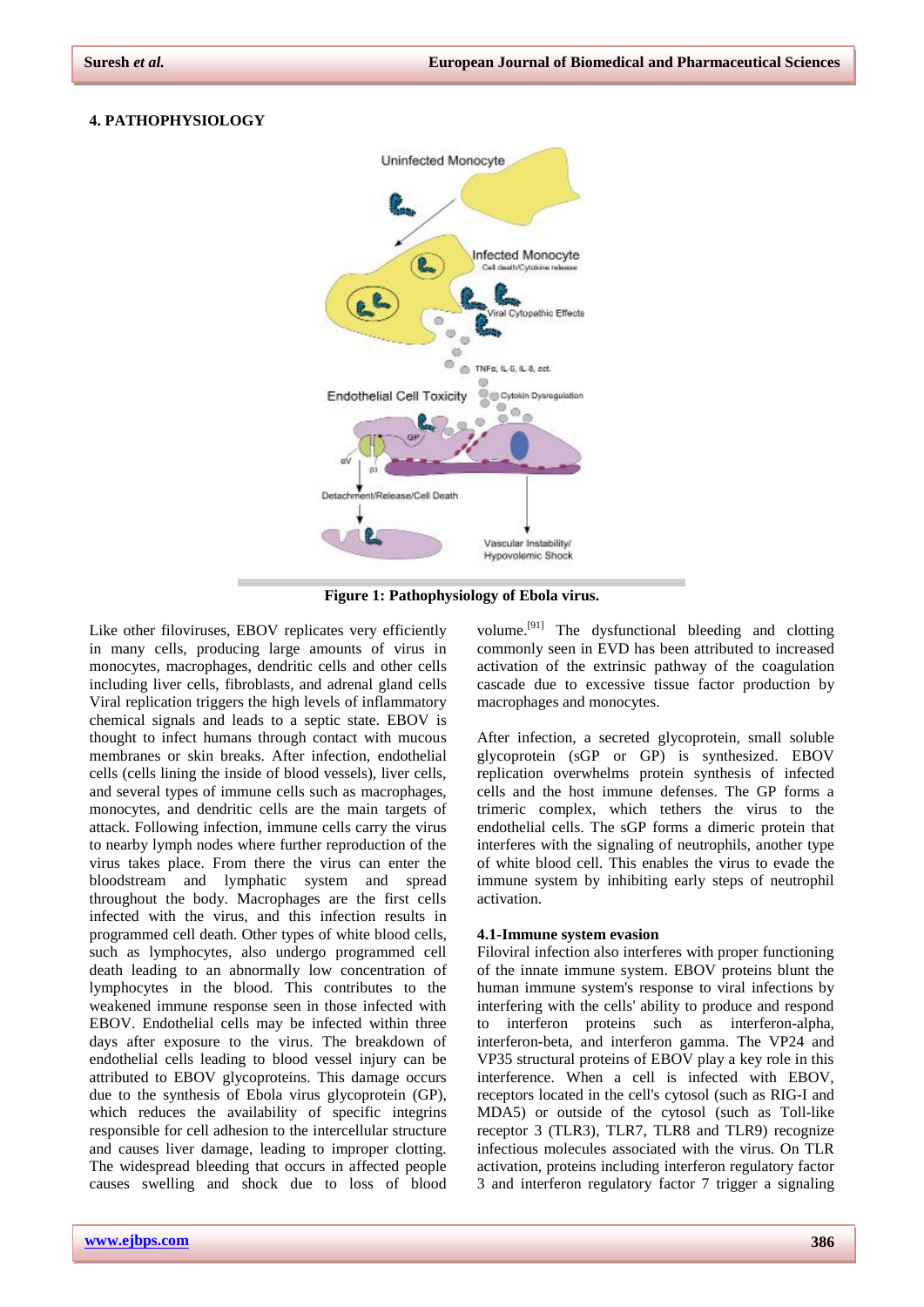cascade that leads to the expression of [type 1 interferons](mhtml:file://C:/Users/Bala%20Gangadhar/AppData/Local/Temp/WPDNSE/%7b81A06C18-0000-0000-0000-000000000000%7d/Ebola%20virus%20disease%20-%20Wikipedia.mhtml!https://en.m.wikipedia.org/wiki/Type_1_interferon) The type 1 interferons are then released and bind to the [IFNAR1](mhtml:file://C:/Users/Bala%20Gangadhar/AppData/Local/Temp/WPDNSE/%7b81A06C18-0000-0000-0000-000000000000%7d/Ebola%20virus%20disease%20-%20Wikipedia.mhtml!https://en.m.wikipedia.org/wiki/IFNAR1) and [IFNAR2](mhtml:file://C:/Users/Bala%20Gangadhar/AppData/Local/Temp/WPDNSE/%7b81A06C18-0000-0000-0000-000000000000%7d/Ebola%20virus%20disease%20-%20Wikipedia.mhtml!https://en.m.wikipedia.org/wiki/IFNAR2) receptors expressed on the surface of a neighboring cell. Once interferon has bound to its receptors on the neighboring cell, the signaling proteins [STAT1](mhtml:file://C:/Users/Bala%20Gangadhar/AppData/Local/Temp/WPDNSE/%7b81A06C18-0000-0000-0000-000000000000%7d/Ebola%20virus%20disease%20-%20Wikipedia.mhtml!https://en.m.wikipedia.org/wiki/STAT1) and [STAT2](mhtml:file://C:/Users/Bala%20Gangadhar/AppData/Local/Temp/WPDNSE/%7b81A06C18-0000-0000-0000-000000000000%7d/Ebola%20virus%20disease%20-%20Wikipedia.mhtml!https://en.m.wikipedia.org/wiki/STAT2) are activated and move to the [cell's](mhtml:file://C:/Users/Bala%20Gangadhar/AppData/Local/Temp/WPDNSE/%7b81A06C18-0000-0000-0000-000000000000%7d/Ebola%20virus%20disease%20-%20Wikipedia.mhtml!https://en.m.wikipedia.org/wiki/Cell_nucleus)  [nucleus.](mhtml:file://C:/Users/Bala%20Gangadhar/AppData/Local/Temp/WPDNSE/%7b81A06C18-0000-0000-0000-000000000000%7d/Ebola%20virus%20disease%20-%20Wikipedia.mhtml!https://en.m.wikipedia.org/wiki/Cell_nucleus) This triggers the expression of [interferon](mhtml:file://C:/Users/Bala%20Gangadhar/AppData/Local/Temp/WPDNSE/%7b81A06C18-0000-0000-0000-000000000000%7d/Ebola%20virus%20disease%20-%20Wikipedia.mhtml!https://en.m.wikipedia.org/wiki/Interferome)[stimulated genes,](mhtml:file://C:/Users/Bala%20Gangadhar/AppData/Local/Temp/WPDNSE/%7b81A06C18-0000-0000-0000-000000000000%7d/Ebola%20virus%20disease%20-%20Wikipedia.mhtml!https://en.m.wikipedia.org/wiki/Interferome) which code for proteins with antiviral properties. EBOV's V24 protein blocks the production of these antiviral proteins by preventing the STAT1 signaling protein in the neighboring cell from entering the nucleus. The VP35 protein directly inhibits the

 $71976$ **5.1.1Sudan**

production of interferon-beta. By inhibiting these immune responses, EBOV may quickly spread throughout the body.

#### **5. Epidemiology**

The disease typically occurs in outbreaks in tropical regions of [Sub-Saharan Africa.](mhtml:file://C:/Users/Bala%20Gangadhar/AppData/Local/Temp/WPDNSE/%7b81A06C18-0000-0000-0000-000000000000%7d/Ebola%20virus%20disease%20-%20Wikipedia.mhtml!https://en.m.wikipedia.org/wiki/Sub-Saharan_Africa) From 1976 (when it was first identified) through 2013, the WHO reported 2,387 confirmed cases with 1,590 overall fatalities. The largest outbreak to date was the [Ebola virus epidemic in West](mhtml:file://C:/Users/Bala%20Gangadhar/AppData/Local/Temp/WPDNSE/%7b81A06C18-0000-0000-0000-000000000000%7d/Ebola%20virus%20disease%20-%20Wikipedia.mhtml!https://en.m.wikipedia.org/wiki/Ebola_virus_epidemic_in_West_Africa)  [Africa,](mhtml:file://C:/Users/Bala%20Gangadhar/AppData/Local/Temp/WPDNSE/%7b81A06C18-0000-0000-0000-000000000000%7d/Ebola%20virus%20disease%20-%20Wikipedia.mhtml!https://en.m.wikipedia.org/wiki/Ebola_virus_epidemic_in_West_Africa) which caused a large number of deaths in [Guinea,](mhtml:file://C:/Users/Bala%20Gangadhar/AppData/Local/Temp/WPDNSE/%7b81A06C18-0000-0000-0000-000000000000%7d/Ebola%20virus%20disease%20-%20Wikipedia.mhtml!https://en.m.wikipedia.org/wiki/Guinea)  [Sierra Leone,](mhtml:file://C:/Users/Bala%20Gangadhar/AppData/Local/Temp/WPDNSE/%7b81A06C18-0000-0000-0000-000000000000%7d/Ebola%20virus%20disease%20-%20Wikipedia.mhtml!https://en.m.wikipedia.org/wiki/Sierra_Leone) an[d Liberia.](mhtml:file://C:/Users/Bala%20Gangadhar/AppData/Local/Temp/WPDNSE/%7b81A06C18-0000-0000-0000-000000000000%7d/Ebola%20virus%20disease%20-%20Wikipedia.mhtml!https://en.m.wikipedia.org/wiki/Liberia)



**Figure 2: Cotton factory in Nzara, South Sudan where the first outbreak occurred.**

The first known outbreak of EVD was identified only after the fact. It occurred between June and November 1976, in [Nzara, South Sudan](mhtml:file://C:/Users/Bala%20Gangadhar/AppData/Local/Temp/WPDNSE/%7b81A06C18-0000-0000-0000-000000000000%7d/Ebola%20virus%20disease%20-%20Wikipedia.mhtml!https://en.m.wikipedia.org/wiki/Nzara,_South_Sudan) (then part of [Sudan\)](mhtml:file://C:/Users/Bala%20Gangadhar/AppData/Local/Temp/WPDNSE/%7b81A06C18-0000-0000-0000-000000000000%7d/Ebola%20virus%20disease%20-%20Wikipedia.mhtml!https://en.m.wikipedia.org/wiki/Sudan), and was caused by [Sudan virus](mhtml:file://C:/Users/Bala%20Gangadhar/AppData/Local/Temp/WPDNSE/%7b81A06C18-0000-0000-0000-000000000000%7d/Ebola%20virus%20disease%20-%20Wikipedia.mhtml!https://en.m.wikipedia.org/wiki/Sudan_virus) (SUDV). The Sudan outbreak infected 284 people and killed 151. The first identifiable case in Sudan occurred on 27 June in a storekeeper in a

cotton factory in [Nzara,](mhtml:file://C:/Users/Bala%20Gangadhar/AppData/Local/Temp/WPDNSE/%7b81A06C18-0000-0000-0000-000000000000%7d/Ebola%20virus%20disease%20-%20Wikipedia.mhtml!https://en.m.wikipedia.org/wiki/Nzara) who was hospitalized on 30 June and died on 6 July. Although the WHO medical staff involved in the Sudan outbreak knew that they were dealing with a heretofore unknown disease, the actual "positive identification" process and the naming of the virus did not occur until some months later in [Zaire.](mhtml:file://C:/Users/Bala%20Gangadhar/AppData/Local/Temp/WPDNSE/%7b81A06C18-0000-0000-0000-000000000000%7d/Ebola%20virus%20disease%20-%20Wikipedia.mhtml!https://en.m.wikipedia.org/wiki/Zaire)

#### **5.1.2Zaire**



**Figure 3: A CDC worker incinerates medical waste from Ebola patients in Zaire in 1976.**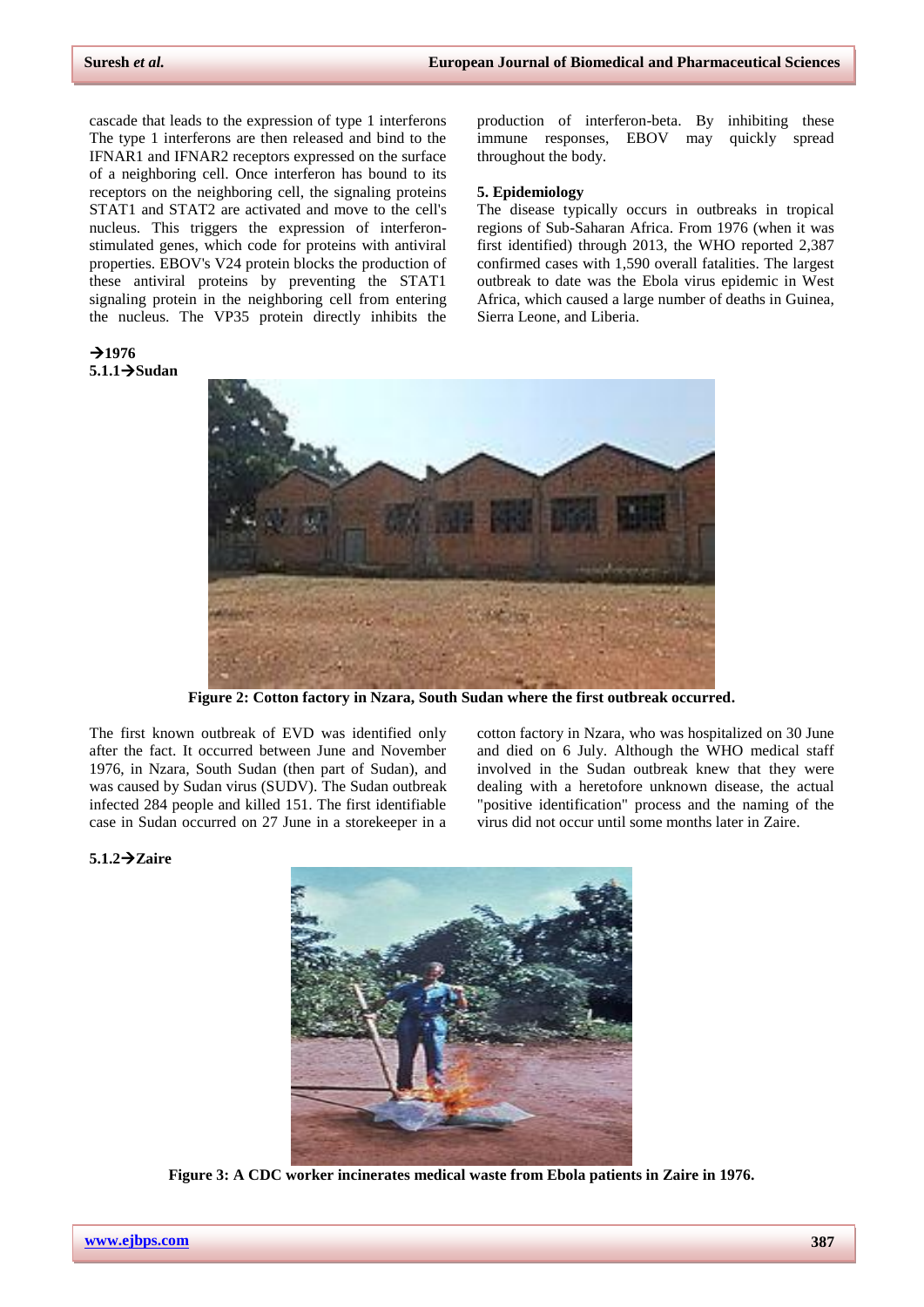On 26 August 1976, a second outbreak of EVD began in [Yambuku,](mhtml:file://C:/Users/Bala%20Gangadhar/AppData/Local/Temp/WPDNSE/%7b81A06C18-0000-0000-0000-000000000000%7d/Ebola%20virus%20disease%20-%20Wikipedia.mhtml!https://en.m.wikipedia.org/wiki/Yambuku) a small rural village in [Mongala District](mhtml:file://C:/Users/Bala%20Gangadhar/AppData/Local/Temp/WPDNSE/%7b81A06C18-0000-0000-0000-000000000000%7d/Ebola%20virus%20disease%20-%20Wikipedia.mhtml!https://en.m.wikipedia.org/wiki/Mongala_District) in northern [Zaire](mhtml:file://C:/Users/Bala%20Gangadhar/AppData/Local/Temp/WPDNSE/%7b81A06C18-0000-0000-0000-000000000000%7d/Ebola%20virus%20disease%20-%20Wikipedia.mhtml!https://en.m.wikipedia.org/wiki/Zaire) (now known as the [Democratic Republic](mhtml:file://C:/Users/Bala%20Gangadhar/AppData/Local/Temp/WPDNSE/%7b81A06C18-0000-0000-0000-000000000000%7d/Ebola%20virus%20disease%20-%20Wikipedia.mhtml!https://en.m.wikipedia.org/wiki/Democratic_Republic_of_the_Congo)  [of the Congo\)](mhtml:file://C:/Users/Bala%20Gangadhar/AppData/Local/Temp/WPDNSE/%7b81A06C18-0000-0000-0000-000000000000%7d/Ebola%20virus%20disease%20-%20Wikipedia.mhtml!https://en.m.wikipedia.org/wiki/Democratic_Republic_of_the_Congo). This outbreak was caused by EBOV, formerly designated *Zaire Ebola virus*, a different member of the [genus](mhtml:file://C:/Users/Bala%20Gangadhar/AppData/Local/Temp/WPDNSE/%7b81A06C18-0000-0000-0000-000000000000%7d/Ebola%20virus%20disease%20-%20Wikipedia.mhtml!https://en.m.wikipedia.org/wiki/Genus) *Ebola virus* than in the first Sudan outbreak. The [first person infected with the disease](mhtml:file://C:/Users/Bala%20Gangadhar/AppData/Local/Temp/WPDNSE/%7b81A06C18-0000-0000-0000-000000000000%7d/Ebola%20virus%20disease%20-%20Wikipedia.mhtml!https://en.m.wikipedia.org/wiki/Index_case) was the village school's headmaster [Mabalo Lokela,](mhtml:file://C:/Users/Bala%20Gangadhar/AppData/Local/Temp/WPDNSE/%7b81A06C18-0000-0000-0000-000000000000%7d/Ebola%20virus%20disease%20-%20Wikipedia.mhtml!https://en.m.wikipedia.org/wiki/Mabalo_Lokela) who began displaying symptoms on 26 August 1976. Lokela had returned from a trip to Northern Zaire near the border of the [Central African Republic,](mhtml:file://C:/Users/Bala%20Gangadhar/AppData/Local/Temp/WPDNSE/%7b81A06C18-0000-0000-0000-000000000000%7d/Ebola%20virus%20disease%20-%20Wikipedia.mhtml!https://en.m.wikipedia.org/wiki/Central_African_Republic) after visiting the [Ebola River](mhtml:file://C:/Users/Bala%20Gangadhar/AppData/Local/Temp/WPDNSE/%7b81A06C18-0000-0000-0000-000000000000%7d/Ebola%20virus%20disease%20-%20Wikipedia.mhtml!https://en.m.wikipedia.org/wiki/Ebola_River) between 12 and 22 August. He was originally believed to have [malaria](mhtml:file://C:/Users/Bala%20Gangadhar/AppData/Local/Temp/WPDNSE/%7b81A06C18-0000-0000-0000-000000000000%7d/Ebola%20virus%20disease%20-%20Wikipedia.mhtml!https://en.m.wikipedia.org/wiki/Malaria) and given [quinine.](mhtml:file://C:/Users/Bala%20Gangadhar/AppData/Local/Temp/WPDNSE/%7b81A06C18-0000-0000-0000-000000000000%7d/Ebola%20virus%20disease%20-%20Wikipedia.mhtml!https://en.m.wikipedia.org/wiki/Quinine) However, his symptoms continued to worsen, and he was admitted to Yambuku Mission Hospital on 5 September. Lokela died on 8 September, 14 days after he began displaying symptoms. Soon after Lokela's death, others who had been in contact with him also died, and people in Yambuku began to panic. The country's Minister of Health and Zaire President [Mobutu Sese Seko](mhtml:file://C:/Users/Bala%20Gangadhar/AppData/Local/Temp/WPDNSE/%7b81A06C18-0000-0000-0000-000000000000%7d/Ebola%20virus%20disease%20-%20Wikipedia.mhtml!https://en.m.wikipedia.org/wiki/Mobutu_Sese_Seko) declared the entire region, including Yambuku and the country's capital, [Kinshasa,](mhtml:file://C:/Users/Bala%20Gangadhar/AppData/Local/Temp/WPDNSE/%7b81A06C18-0000-0000-0000-000000000000%7d/Ebola%20virus%20disease%20-%20Wikipedia.mhtml!https://en.m.wikipedia.org/wiki/Kinshasa) a quarantine zone. No-one was permitted to enter or leave the area, and roads, waterways, and airfields were placed under [martial law.](mhtml:file://C:/Users/Bala%20Gangadhar/AppData/Local/Temp/WPDNSE/%7b81A06C18-0000-0000-0000-000000000000%7d/Ebola%20virus%20disease%20-%20Wikipedia.mhtml!https://en.m.wikipedia.org/wiki/Martial_law) Schools, businesses and social organizations were closed. Researchers from the [Centers for Disease Control](mhtml:file://C:/Users/Bala%20Gangadhar/AppData/Local/Temp/WPDNSE/%7b81A06C18-0000-0000-0000-000000000000%7d/Ebola%20virus%20disease%20-%20Wikipedia.mhtml!https://en.m.wikipedia.org/wiki/Centers_for_Disease_Control_and_Prevention)  [and Prevention](mhtml:file://C:/Users/Bala%20Gangadhar/AppData/Local/Temp/WPDNSE/%7b81A06C18-0000-0000-0000-000000000000%7d/Ebola%20virus%20disease%20-%20Wikipedia.mhtml!https://en.m.wikipedia.org/wiki/Centers_for_Disease_Control_and_Prevention) (CDC), including [Peter Piot,](mhtml:file://C:/Users/Bala%20Gangadhar/AppData/Local/Temp/WPDNSE/%7b81A06C18-0000-0000-0000-000000000000%7d/Ebola%20virus%20disease%20-%20Wikipedia.mhtml!https://en.m.wikipedia.org/wiki/Peter_Piot) codiscoverer of Ebola, later arrived to assess the effects of the outbreak, observing that "the whole region was in panic." Piot concluded that Belgian nuns had inadvertently started the epidemic by giving unnecessary

vitamin injections to pregnant women without sterilizing the syringes and needles. The outbreak lasted 26 days and the quarantine lasted two weeks. Researchers speculated that the disease disappeared due to the precautions taken by locals, the quarantine of the area, and discontinuing the injections. During this outbreak, Ngoy Mushola recorded the first clinical description of EVD in [Yambuku,](mhtml:file://C:/Users/Bala%20Gangadhar/AppData/Local/Temp/WPDNSE/%7b81A06C18-0000-0000-0000-000000000000%7d/Ebola%20virus%20disease%20-%20Wikipedia.mhtml!https://en.m.wikipedia.org/wiki/Yambuku) where he wrote the following in his daily log: "The illness is characterized with a high temperature of about 39 °C (102 °F), hematemesis, diarrhea with blood, retrosternal abdominal pain, prostration with 'heavy' articulations, and rapid evolution death after a mean of three days." The virus responsible for the initial outbreak, first thought to be [Marburg virus,](mhtml:file://C:/Users/Bala%20Gangadhar/AppData/Local/Temp/WPDNSE/%7b81A06C18-0000-0000-0000-000000000000%7d/Ebola%20virus%20disease%20-%20Wikipedia.mhtml!https://en.m.wikipedia.org/wiki/Marburg_virus)  was later identified as a new type of virus related to Marburg viruses. Virus strain samples isolated from both outbreaks were named "Ebola virus" after the [Ebola](mhtml:file://C:/Users/Bala%20Gangadhar/AppData/Local/Temp/WPDNSE/%7b81A06C18-0000-0000-0000-000000000000%7d/Ebola%20virus%20disease%20-%20Wikipedia.mhtml!https://en.m.wikipedia.org/wiki/Ebola_River)  [River,](mhtml:file://C:/Users/Bala%20Gangadhar/AppData/Local/Temp/WPDNSE/%7b81A06C18-0000-0000-0000-000000000000%7d/Ebola%20virus%20disease%20-%20Wikipedia.mhtml!https://en.m.wikipedia.org/wiki/Ebola_River) near the first-identified viral outbreak site in Zaire. Reports conflict about who initially coined the name: either Karl Johnson of the American CDC team or Belgian researchers. Subsequently, a number of other cases were reported, almost all centered on the Yambuku mission hospital or close contacts of another case. In all, 318 cases and 280 deaths (an 88% fatality rate) occurred in Zaire. Although the two outbreaks were at first believed connected, scientists later realized that they were caused by two distinct Ebola viruses, SUDV and EBOV. The Zaire outbreak was contained with the help of the [World Health Organization](mhtml:file://C:/Users/Bala%20Gangadhar/AppData/Local/Temp/WPDNSE/%7b81A06C18-0000-0000-0000-000000000000%7d/Ebola%20virus%20disease%20-%20Wikipedia.mhtml!https://en.m.wikipedia.org/wiki/World_Health_Organization) and transport from the Congolese air force, by quarantining villagers, sterilizing medical equipment, and providing protective clothing.

#### **6. TYPES OF EBOLA**

# There are 5 types of Ebola viruses

#### **TABLE 2: Types of Ebola viruses.**

| S.NO | <b>SPECIES NAME</b>    | <b>VIRUS NAME (ABBREVIATION)</b>          |
|------|------------------------|-------------------------------------------|
|      | Bundibugyo Ebola virus | Bundibugyo virus(BDBV; previously BEBOV)  |
|      | Reston Ebola virus     | Reston virus (RESTV; previously REBOV)    |
|      | Sudan Ebola virus      | Sudan virus (SUDV; previously SEBOV)      |
|      | Tai Farest Ebola virus | Tai Farest virus(TAFV; previously CIEBOV) |
|      | Zaire Ebola virus      | Ebola virus (EBOV; previously ZEBOV)      |

# **7. Causes**

EVD in humans is caused by four of five viruses of the genus *[Ebola](mhtml:file://C:/Users/Bala%20Gangadhar/AppData/Local/Temp/WPDNSE/%7b81A06C18-0000-0000-0000-000000000000%7d/Ebola%20virus%20disease%20-%20Wikipedia.mhtml!https://en.m.wikipedia.org/wiki/Ebolavirus) virus*. The four are [Bundibugyo virus](mhtml:file://C:/Users/Bala%20Gangadhar/AppData/Local/Temp/WPDNSE/%7b81A06C18-0000-0000-0000-000000000000%7d/Ebola%20virus%20disease%20-%20Wikipedia.mhtml!https://en.m.wikipedia.org/wiki/Bundibugyo_virus) (BDBV), [Sudan virus](mhtml:file://C:/Users/Bala%20Gangadhar/AppData/Local/Temp/WPDNSE/%7b81A06C18-0000-0000-0000-000000000000%7d/Ebola%20virus%20disease%20-%20Wikipedia.mhtml!https://en.m.wikipedia.org/wiki/Sudan_virus) (SUDV), [Taï Forest virus](mhtml:file://C:/Users/Bala%20Gangadhar/AppData/Local/Temp/WPDNSE/%7b81A06C18-0000-0000-0000-000000000000%7d/Ebola%20virus%20disease%20-%20Wikipedia.mhtml!https://en.m.wikipedia.org/wiki/Ta%C3%AF_Forest_virus) (TAFV) and one simply called [Ebola virus](mhtml:file://C:/Users/Bala%20Gangadhar/AppData/Local/Temp/WPDNSE/%7b81A06C18-0000-0000-0000-000000000000%7d/Ebola%20virus%20disease%20-%20Wikipedia.mhtml!https://en.m.wikipedia.org/wiki/Ebola_virus) (EBOV, formerly Zaire Ebola virus). EBOV, species *[Zaire Ebola](mhtml:file://C:/Users/Bala%20Gangadhar/AppData/Local/Temp/WPDNSE/%7b81A06C18-0000-0000-0000-000000000000%7d/Ebola%20virus%20disease%20-%20Wikipedia.mhtml!https://en.m.wikipedia.org/wiki/Zaire_ebolavirus) virus*, is the most dangerous of the known EVD-causing viruses, and is responsible for the largest number of outbreaks. The fifth virus, [Reston virus](mhtml:file://C:/Users/Bala%20Gangadhar/AppData/Local/Temp/WPDNSE/%7b81A06C18-0000-0000-0000-000000000000%7d/Ebola%20virus%20disease%20-%20Wikipedia.mhtml!https://en.m.wikipedia.org/wiki/Reston_virus) (RESTV), is not thought to cause disease in humans, but has caused disease in other primates. All five viruses are closely related to [Marburg](mhtml:file://C:/Users/Bala%20Gangadhar/AppData/Local/Temp/WPDNSE/%7b81A06C18-0000-0000-0000-000000000000%7d/Ebola%20virus%20disease%20-%20Wikipedia.mhtml!https://en.m.wikipedia.org/wiki/Marburgvirus)  [viruses.](mhtml:file://C:/Users/Bala%20Gangadhar/AppData/Local/Temp/WPDNSE/%7b81A06C18-0000-0000-0000-000000000000%7d/Ebola%20virus%20disease%20-%20Wikipedia.mhtml!https://en.m.wikipedia.org/wiki/Marburgvirus)

#### **7.1Virology**

Main articles: *Ebola virus* [\(taxonomic group\)](mhtml:file://C:/Users/Bala%20Gangadhar/AppData/Local/Temp/WPDNSE/%7b81A06C18-0000-0000-0000-000000000000%7d/Ebola%20virus%20disease%20-%20Wikipedia.mhtml!https://en.m.wikipedia.org/wiki/Ebolavirus) and [Ebola virus \(specific virus\).](mhtml:file://C:/Users/Bala%20Gangadhar/AppData/Local/Temp/WPDNSE/%7b81A06C18-0000-0000-0000-000000000000%7d/Ebola%20virus%20disease%20-%20Wikipedia.mhtml!https://en.m.wikipedia.org/wiki/Ebola_virus)



**Figure 4[: Electron micrograph](mhtml:file://C:/Users/Bala%20Gangadhar/AppData/Local/Temp/WPDNSE/%7b81A06C18-0000-0000-0000-000000000000%7d/Ebola%20virus%20disease%20-%20Wikipedia.mhtml!https://en.m.wikipedia.org/wiki/Electron_micrograph) of an Ebola virus [virion.](mhtml:file://C:/Users/Bala%20Gangadhar/AppData/Local/Temp/WPDNSE/%7b81A06C18-0000-0000-0000-000000000000%7d/Ebola%20virus%20disease%20-%20Wikipedia.mhtml!https://en.m.wikipedia.org/wiki/Virion)**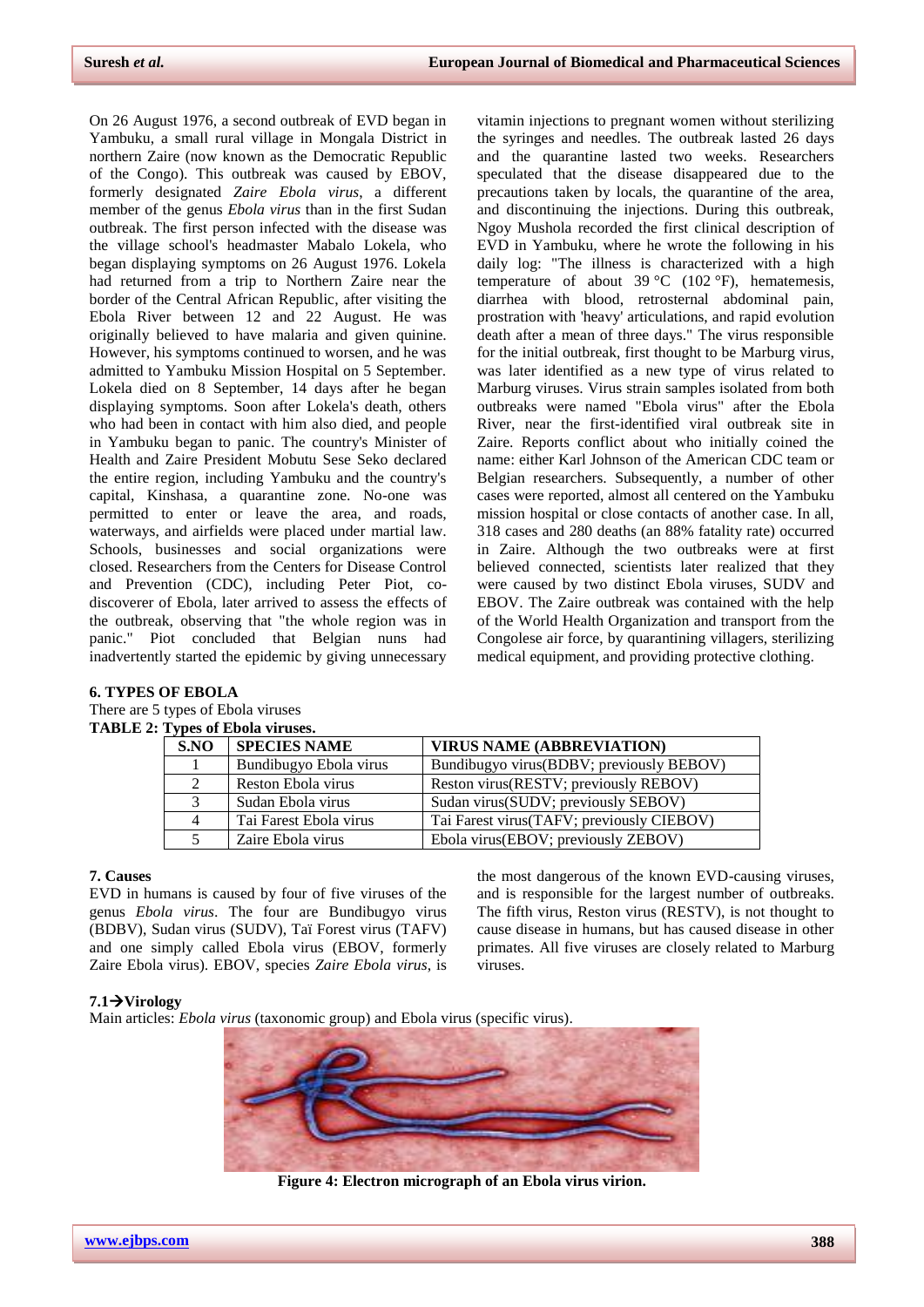Ebola viruses contain single-stranded, non-infectious [RNA](mhtml:file://C:/Users/Bala%20Gangadhar/AppData/Local/Temp/WPDNSE/%7b81A06C18-0000-0000-0000-000000000000%7d/Ebola%20virus%20disease%20-%20Wikipedia.mhtml!https://en.m.wikipedia.org/wiki/RNA) [genomes.](mhtml:file://C:/Users/Bala%20Gangadhar/AppData/Local/Temp/WPDNSE/%7b81A06C18-0000-0000-0000-000000000000%7d/Ebola%20virus%20disease%20-%20Wikipedia.mhtml!https://en.m.wikipedia.org/wiki/Genome) *Ebola virus* genomes contain seven [genes](mhtml:file://C:/Users/Bala%20Gangadhar/AppData/Local/Temp/WPDNSE/%7b81A06C18-0000-0000-0000-000000000000%7d/Ebola%20virus%20disease%20-%20Wikipedia.mhtml!https://en.m.wikipedia.org/wiki/Gene) including [3'-UTR-](mhtml:file://C:/Users/Bala%20Gangadhar/AppData/Local/Temp/WPDNSE/%7b81A06C18-0000-0000-0000-000000000000%7d/Ebola%20virus%20disease%20-%20Wikipedia.mhtml!https://en.m.wikipedia.org/wiki/Three_prime_untranslated_region)*NP*-*VP35*-*VP40*-*GP*-*VP30*- *VP24*-*L*[-5'-UTR.](mhtml:file://C:/Users/Bala%20Gangadhar/AppData/Local/Temp/WPDNSE/%7b81A06C18-0000-0000-0000-000000000000%7d/Ebola%20virus%20disease%20-%20Wikipedia.mhtml!https://en.m.wikipedia.org/wiki/Five_prime_untranslated_region) The genomes of the five different Ebola viruses (BDBV, EBOV, RESTV, SUDV and TAFV) differ in [sequence](mhtml:file://C:/Users/Bala%20Gangadhar/AppData/Local/Temp/WPDNSE/%7b81A06C18-0000-0000-0000-000000000000%7d/Ebola%20virus%20disease%20-%20Wikipedia.mhtml!https://en.m.wikipedia.org/wiki/Nucleic_acid_sequence) and the number and location of gene overlaps. As with all [filoviruses,](mhtml:file://C:/Users/Bala%20Gangadhar/AppData/Local/Temp/WPDNSE/%7b81A06C18-0000-0000-0000-000000000000%7d/Ebola%20virus%20disease%20-%20Wikipedia.mhtml!https://en.m.wikipedia.org/wiki/Filovirus) Ebola virus virions are filamentous particles that may appear in the shape of a shepherd's crook, of a "U" or of a "6," and they may be coiled, toroid or branched. In general, Ebola virions are 80 nanometers (nm) in width and may be as long as 14,000 nm. Their [life cycle](mhtml:file://C:/Users/Bala%20Gangadhar/AppData/Local/Temp/WPDNSE/%7b81A06C18-0000-0000-0000-000000000000%7d/Ebola%20virus%20disease%20-%20Wikipedia.mhtml!https://en.m.wikipedia.org/wiki/Biological_life_cycle) is thought to begin with a virion attaching to specific cell-surface [receptors](mhtml:file://C:/Users/Bala%20Gangadhar/AppData/Local/Temp/WPDNSE/%7b81A06C18-0000-0000-0000-000000000000%7d/Ebola%20virus%20disease%20-%20Wikipedia.mhtml!https://en.m.wikipedia.org/wiki/Receptor_(biochemistry)) such as [C-type lectins,](mhtml:file://C:/Users/Bala%20Gangadhar/AppData/Local/Temp/WPDNSE/%7b81A06C18-0000-0000-0000-000000000000%7d/Ebola%20virus%20disease%20-%20Wikipedia.mhtml!https://en.m.wikipedia.org/wiki/C-type_lectin) [DC-SIGN,](mhtml:file://C:/Users/Bala%20Gangadhar/AppData/Local/Temp/WPDNSE/%7b81A06C18-0000-0000-0000-000000000000%7d/Ebola%20virus%20disease%20-%20Wikipedia.mhtml!https://en.m.wikipedia.org/wiki/DC-SIGN) or [integrins,](mhtml:file://C:/Users/Bala%20Gangadhar/AppData/Local/Temp/WPDNSE/%7b81A06C18-0000-0000-0000-000000000000%7d/Ebola%20virus%20disease%20-%20Wikipedia.mhtml!https://en.m.wikipedia.org/wiki/Integrin) which is followed by fusion of the [viral envelope with cellular membranes.](mhtml:file://C:/Users/Bala%20Gangadhar/AppData/Local/Temp/WPDNSE/%7b81A06C18-0000-0000-0000-000000000000%7d/Ebola%20virus%20disease%20-%20Wikipedia.mhtml!https://en.m.wikipedia.org/wiki/Pinocytosis) The virions taken up by the cell then travel to acidic [endosomes](mhtml:file://C:/Users/Bala%20Gangadhar/AppData/Local/Temp/WPDNSE/%7b81A06C18-0000-0000-0000-000000000000%7d/Ebola%20virus%20disease%20-%20Wikipedia.mhtml!https://en.m.wikipedia.org/wiki/Endosome) and [lysosomes](mhtml:file://C:/Users/Bala%20Gangadhar/AppData/Local/Temp/WPDNSE/%7b81A06C18-0000-0000-0000-000000000000%7d/Ebola%20virus%20disease%20-%20Wikipedia.mhtml!https://en.m.wikipedia.org/wiki/Lysosome) where the viral envelope glycoprotein GP is cleaved. This processing appears to allow the virus to bind to cellular proteins enabling it to fuse with internal cellular membranes and release the viral [nucleo](mhtml:file://C:/Users/Bala%20Gangadhar/AppData/Local/Temp/WPDNSE/%7b81A06C18-0000-0000-0000-000000000000%7d/Ebola%20virus%20disease%20-%20Wikipedia.mhtml!https://en.m.wikipedia.org/wiki/Nucleocapsid) capsid. The *Ebola virus* structural

glycoprotein (known as GP1,2) is responsible for the virus' ability to bind to and infect targeted cells. The viral [RNA polymerase,](mhtml:file://C:/Users/Bala%20Gangadhar/AppData/Local/Temp/WPDNSE/%7b81A06C18-0000-0000-0000-000000000000%7d/Ebola%20virus%20disease%20-%20Wikipedia.mhtml!https://en.m.wikipedia.org/wiki/RNA-dependent_RNA_polymerase) encoded by the *L* gene, partially uncoats the nucleo capsid and [transcribes](mhtml:file://C:/Users/Bala%20Gangadhar/AppData/Local/Temp/WPDNSE/%7b81A06C18-0000-0000-0000-000000000000%7d/Ebola%20virus%20disease%20-%20Wikipedia.mhtml!https://en.m.wikipedia.org/wiki/Transcription_(genetics)) the genes into positive-strand [mRNAs,](mhtml:file://C:/Users/Bala%20Gangadhar/AppData/Local/Temp/WPDNSE/%7b81A06C18-0000-0000-0000-000000000000%7d/Ebola%20virus%20disease%20-%20Wikipedia.mhtml!https://en.m.wikipedia.org/wiki/MRNA) which are then [translated](mhtml:file://C:/Users/Bala%20Gangadhar/AppData/Local/Temp/WPDNSE/%7b81A06C18-0000-0000-0000-000000000000%7d/Ebola%20virus%20disease%20-%20Wikipedia.mhtml!https://en.m.wikipedia.org/wiki/Translation_(biology)) into structural and nonstructural proteins. The most abundant protein produced is the nucleoprotein, whose concentration in the host cell determines when L switches from gene transcription to genome replication. Replication of the viral genome results in full-length, positive-strand antigenomes that are, in turn, transcribed into genome copies of negative-strand virus progeny. Newly synthesized structural proteins and genomes selfassemble and accumulate near the inside of the [cell](mhtml:file://C:/Users/Bala%20Gangadhar/AppData/Local/Temp/WPDNSE/%7b81A06C18-0000-0000-0000-000000000000%7d/Ebola%20virus%20disease%20-%20Wikipedia.mhtml!https://en.m.wikipedia.org/wiki/Cell_membrane)  [membrane.](mhtml:file://C:/Users/Bala%20Gangadhar/AppData/Local/Temp/WPDNSE/%7b81A06C18-0000-0000-0000-000000000000%7d/Ebola%20virus%20disease%20-%20Wikipedia.mhtml!https://en.m.wikipedia.org/wiki/Cell_membrane) Virions [bud](mhtml:file://C:/Users/Bala%20Gangadhar/AppData/Local/Temp/WPDNSE/%7b81A06C18-0000-0000-0000-000000000000%7d/Ebola%20virus%20disease%20-%20Wikipedia.mhtml!https://en.m.wikipedia.org/wiki/Budding) off from the cell, gaining their envelopes from the cellular membrane from which they bud. The mature progeny particles then infect other cells to repeat the cycle. The genetics of the Ebola virus are difficult to study because of EBOV's virulent characteristics.

#### **7.2Transmission**



**Figure 5: Life cycles of th[e Ebola](mhtml:file://C:/Users/Bala%20Gangadhar/AppData/Local/Temp/WPDNSE/%7b81A06C18-0000-0000-0000-000000000000%7d/Ebola%20virus%20disease%20-%20Wikipedia.mhtml!https://en.m.wikipedia.org/wiki/Ebolavirus) virus.**



**Figure 6: An illustration of safe burial practices.**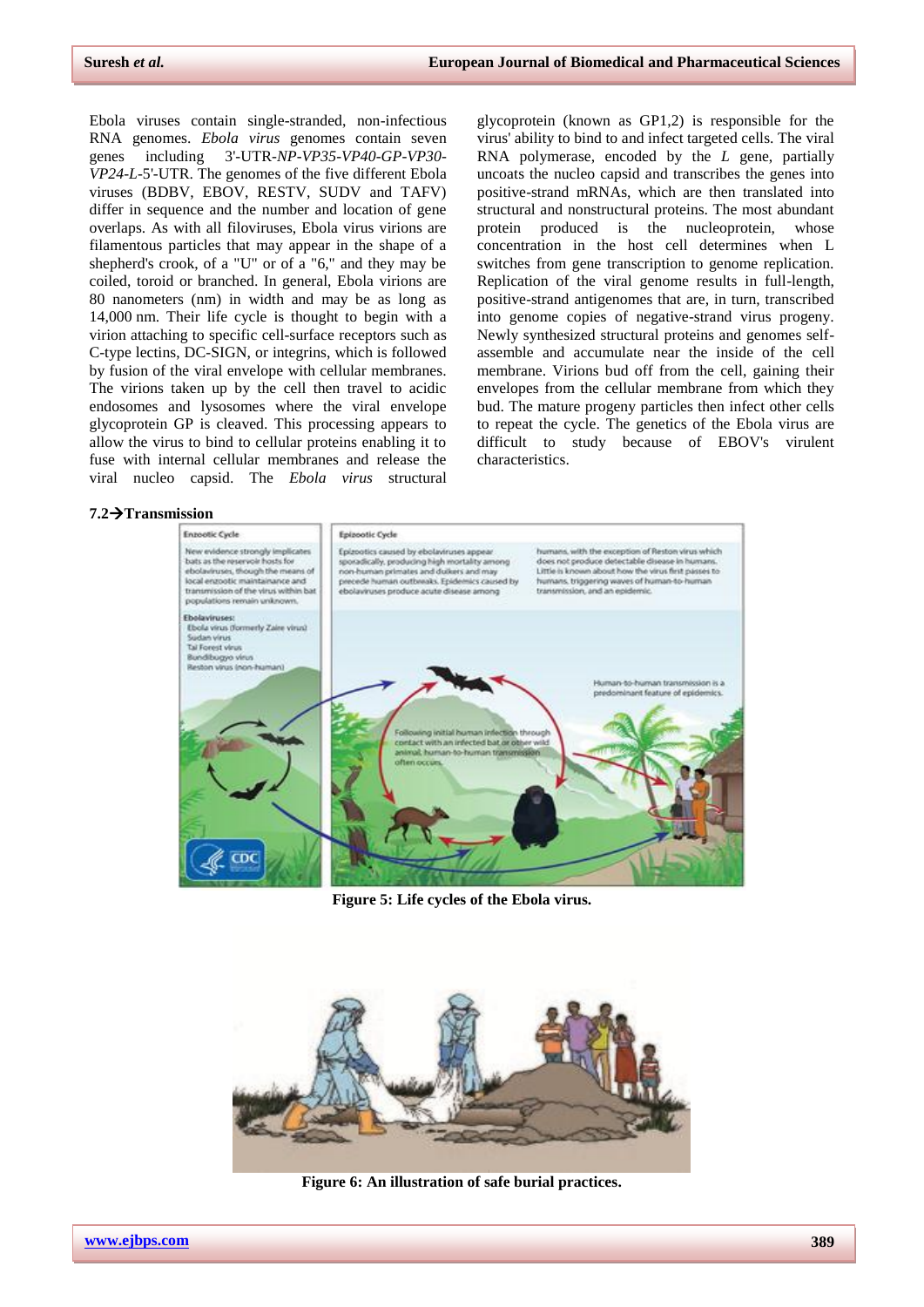It is believed that between people, Ebola disease spreads only by direct contact with the blood or other [body fluids](mhtml:file://C:/Users/Bala%20Gangadhar/AppData/Local/Temp/WPDNSE/%7b81A06C18-0000-0000-0000-000000000000%7d/Ebola%20virus%20disease%20-%20Wikipedia.mhtml!https://en.m.wikipedia.org/wiki/Body_fluid) of a person who has developed symptoms of the disease. Body fluids that may contain Ebola viruses include saliva, mucus, vomit, feces, sweat, tears, breast milk, urine and [semen.](mhtml:file://C:/Users/Bala%20Gangadhar/AppData/Local/Temp/WPDNSE/%7b81A06C18-0000-0000-0000-000000000000%7d/Ebola%20virus%20disease%20-%20Wikipedia.mhtml!https://en.m.wikipedia.org/wiki/Semen) The WHO states that only people who are very sick are able to spread Ebola disease in [saliva,](mhtml:file://C:/Users/Bala%20Gangadhar/AppData/Local/Temp/WPDNSE/%7b81A06C18-0000-0000-0000-000000000000%7d/Ebola%20virus%20disease%20-%20Wikipedia.mhtml!https://en.m.wikipedia.org/wiki/Saliva) and whole virus has not been reported to be transmitted through sweat. Most people spread the virus through blood, [feces](mhtml:file://C:/Users/Bala%20Gangadhar/AppData/Local/Temp/WPDNSE/%7b81A06C18-0000-0000-0000-000000000000%7d/Ebola%20virus%20disease%20-%20Wikipedia.mhtml!https://en.m.wikipedia.org/wiki/Feces) and vomit. Entry points for the virus include the nose, mouth, eyes, open wounds, cuts and abrasions Ebola may be spread through large [droplets;](mhtml:file://C:/Users/Bala%20Gangadhar/AppData/Local/Temp/WPDNSE/%7b81A06C18-0000-0000-0000-000000000000%7d/Ebola%20virus%20disease%20-%20Wikipedia.mhtml!https://en.m.wikipedia.org/wiki/Droplet) however, this is believed to occur only when a person is very sick This contamination can happen if a person is splashed with droplets. Contact with surfaces or objects contaminated by the virus, particularly needles and syringes, may also transmit the infection The virus is able to survive on objects for a few hours in a dried state, and can survive for a few days within body fluids outside of a person. The Ebola virus may be able to persist for more than 3 months in the semen after recovery, which could lead to infections via [sexual intercourse.](mhtml:file://C:/Users/Bala%20Gangadhar/AppData/Local/Temp/WPDNSE/%7b81A06C18-0000-0000-0000-000000000000%7d/Ebola%20virus%20disease%20-%20Wikipedia.mhtml!https://en.m.wikipedia.org/wiki/Sexual_intercourse) Virus persistence in semen for over a year has been recorded in a national screening programme. Ebola may also occur in the breast milk of women after recovery, and it is not known when it is safe to breastfeed again. The virus was also found in the eye of one patient in 2014, two months after it was cleared from his blood. Otherwise, people who have recovered are not infectious. The potential for [widespread infections](mhtml:file://C:/Users/Bala%20Gangadhar/AppData/Local/Temp/WPDNSE/%7b81A06C18-0000-0000-0000-000000000000%7d/Ebola%20virus%20disease%20-%20Wikipedia.mhtml!https://en.m.wikipedia.org/wiki/Pandemics) in countries with medical systems capable of observing correct medical isolation procedures is considered low. Usually when someone has symptoms of the disease, they are unable to travel without assistance. Dead bodies remain infectious; thus, people handling human remains in practices such as traditional burial rituals or more modern processes such as [embalming](mhtml:file://C:/Users/Bala%20Gangadhar/AppData/Local/Temp/WPDNSE/%7b81A06C18-0000-0000-0000-000000000000%7d/Ebola%20virus%20disease%20-%20Wikipedia.mhtml!https://en.m.wikipedia.org/wiki/Embalming) are at risk. 69% of the cases of Ebola infections in Guinea during the 2014 outbreak are believed to have been contracted via unprotected (or unsuitably protected) contact with infected corpses during certain Guinean burial rituals.

Health-care workers treating people with Ebola are at greatest risk of infection. The risk increases when they

do not have appropriate protective clothing such as masks, gowns, gloves and eye protection; do not wear it properly; or handle contaminated clothing incorrectly This risk is particularly common in parts of Africa where the disease mostly occurs and health systems function poorly. There has been transmission [in hospitals](mhtml:file://C:/Users/Bala%20Gangadhar/AppData/Local/Temp/WPDNSE/%7b81A06C18-0000-0000-0000-000000000000%7d/Ebola%20virus%20disease%20-%20Wikipedia.mhtml!https://en.m.wikipedia.org/wiki/Nosocomial) in some African countries that reuse hypodermic needles. Some health-care centers caring for people with the disease do not have running water. In the United States the spread to two medical workers treating infected patients prompted criticism of inadequate training and procedures. Humanto-human transmission of EBOV through the air has not been reported to occur during EVD outbreaks, and airborne transmission has only been demonstrated in very strict laboratory conditions, and then only from pigs to [primates,](mhtml:file://C:/Users/Bala%20Gangadhar/AppData/Local/Temp/WPDNSE/%7b81A06C18-0000-0000-0000-000000000000%7d/Ebola%20virus%20disease%20-%20Wikipedia.mhtml!https://en.m.wikipedia.org/wiki/Primates) but not from primates to primates. Spread of EBOV by water, or food other than bush meat, has not been observed. No spread by mosquitos or other insects has been reported. Other possible methods of transmission are being studied. Airborne transmission among humans is theoretically possible due to the presence of Ebola virus particles in saliva, which can be discharged into the air with a cough or sneeze, but observational data from previous epidemics suggests the actual risk of airborne transmission is low. A number of studies examining airborne transmission broadly concluded that transmission from pigs to primates could happen without direct contact because, unlike humans and primates, pigs with EVD get very high Ebola virus concentrations in their lungs, and not their bloodstream. Therefore, pigs with EVD can spread the disease through droplets in the air or on the ground when they sneeze or cough. By contrast, humans and other primates accumulate the virus throughout their body and specifically in their blood, but not very much in their lungs. It is believed that this is the reason researchers have observed pig to primate transmission without physical contact, but no evidence has been found of primates being infected without actual contact, even in experiments were infected and uninfected primates shared the same air.

#### **7.3Initial case**



**Figure 7: [Bush meat](mhtml:file://C:/Users/Bala%20Gangadhar/AppData/Local/Temp/WPDNSE/%7b81A06C18-0000-0000-0000-000000000000%7d/Ebola%20virus%20disease%20-%20Wikipedia.mhtml!https://en.m.wikipedia.org/wiki/Bushmeat) being prepared for cooking in [Ghana.](mhtml:file://C:/Users/Bala%20Gangadhar/AppData/Local/Temp/WPDNSE/%7b81A06C18-0000-0000-0000-000000000000%7d/Ebola%20virus%20disease%20-%20Wikipedia.mhtml!https://en.m.wikipedia.org/wiki/Ghana) In Africa, wild animal including fruit bats are hunted for food and are referred to as bush meat in equatorial Africa, human consumption of bush meat has been linked to animal-to-human transmission of diseases, including Ebola.**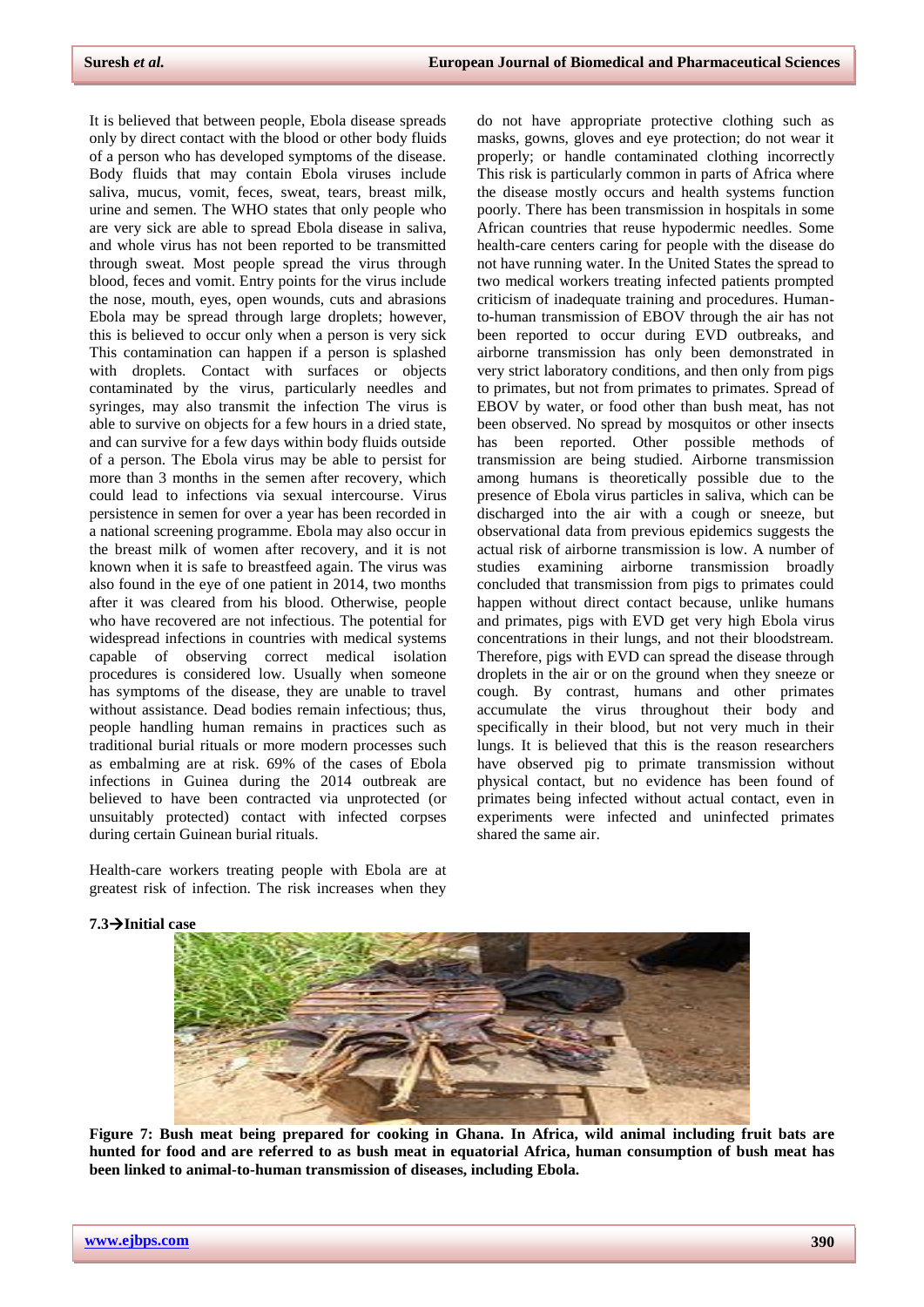Although it is not entirely clear how Ebola initially spreads from animals to humans, the spread is believed to involve direct contact with an infected wild animal or fruit bat. Besides bats, other wild animals sometimes infected with EBOV include several monkey species, chimpanzees, gorillas, baboons, and [duikers.](mhtml:file://C:/Users/Bala%20Gangadhar/AppData/Local/Temp/WPDNSE/%7b81A06C18-0000-0000-0000-000000000000%7d/Ebola%20virus%20disease%20-%20Wikipedia.mhtml!https://en.m.wikipedia.org/wiki/Duikers)

Animals may become infected when they eat fruit partially eaten by bats carrying the virus. Fruit production, animal behavior and other factors may trigger outbreaks among animal populations. Evidence indicates that both domestic dogs and pigs can also be infected with EBOV. Dogs do not appear to develop symptoms when they carry the virus, and pigs appear to be able to transmit the virus to at least some primates. Although some dogs in an area in which a human outbreak occurred had antibodies to EBOV, it is unclear whether they played a role in spreading the disease to people.

#### **7.4Reservoir**

The [natural reservoir](mhtml:file://C:/Users/Bala%20Gangadhar/AppData/Local/Temp/WPDNSE/%7b81A06C18-0000-0000-0000-000000000000%7d/Ebola%20virus%20disease%20-%20Wikipedia.mhtml!https://en.m.wikipedia.org/wiki/Natural_reservoir) for Ebola has yet to be confirmed; however, [bats](mhtml:file://C:/Users/Bala%20Gangadhar/AppData/Local/Temp/WPDNSE/%7b81A06C18-0000-0000-0000-000000000000%7d/Ebola%20virus%20disease%20-%20Wikipedia.mhtml!https://en.m.wikipedia.org/wiki/Bat) are considered to be the most likely candidate species Three types of fruit bats (*[Hypsignathus](mhtml:file://C:/Users/Bala%20Gangadhar/AppData/Local/Temp/WPDNSE/%7b81A06C18-0000-0000-0000-000000000000%7d/Ebola%20virus%20disease%20-%20Wikipedia.mhtml!https://en.m.wikipedia.org/wiki/Hypsignathus_monstrosus)  [monstrosus](mhtml:file://C:/Users/Bala%20Gangadhar/AppData/Local/Temp/WPDNSE/%7b81A06C18-0000-0000-0000-000000000000%7d/Ebola%20virus%20disease%20-%20Wikipedia.mhtml!https://en.m.wikipedia.org/wiki/Hypsignathus_monstrosus)*, *[Epomops franqueti](mhtml:file://C:/Users/Bala%20Gangadhar/AppData/Local/Temp/WPDNSE/%7b81A06C18-0000-0000-0000-000000000000%7d/Ebola%20virus%20disease%20-%20Wikipedia.mhtml!https://en.m.wikipedia.org/wiki/Epomops_franqueti)* and *[Myonycteris](mhtml:file://C:/Users/Bala%20Gangadhar/AppData/Local/Temp/WPDNSE/%7b81A06C18-0000-0000-0000-000000000000%7d/Ebola%20virus%20disease%20-%20Wikipedia.mhtml!https://en.m.wikipedia.org/wiki/Myonycteris_torquata)  [torquata](mhtml:file://C:/Users/Bala%20Gangadhar/AppData/Local/Temp/WPDNSE/%7b81A06C18-0000-0000-0000-000000000000%7d/Ebola%20virus%20disease%20-%20Wikipedia.mhtml!https://en.m.wikipedia.org/wiki/Myonycteris_torquata)*) were found to possibly carry the virus without getting sick.<sup>[\[81\]](mhtml:file://C:/Users/Bala%20Gangadhar/AppData/Local/Temp/WPDNSE/%7b81A06C18-0000-0000-0000-000000000000%7d/Ebola%20virus%20disease%20-%20Wikipedia.mhtml!https://en.m.wikipedia.org/wiki/Ebola_virus_disease#cite_note-81)</sup> As of 2013, whether other animals are involved in its spread is not known Plants, [arthropods,](mhtml:file://C:/Users/Bala%20Gangadhar/AppData/Local/Temp/WPDNSE/%7b81A06C18-0000-0000-0000-000000000000%7d/Ebola%20virus%20disease%20-%20Wikipedia.mhtml!https://en.m.wikipedia.org/wiki/Arthropod) [rodents,](mhtml:file://C:/Users/Bala%20Gangadhar/AppData/Local/Temp/WPDNSE/%7b81A06C18-0000-0000-0000-000000000000%7d/Ebola%20virus%20disease%20-%20Wikipedia.mhtml!https://en.m.wikipedia.org/wiki/Rodent) and birds have also been considered possible viral reservoirs.

Bats were known to roost in the cotton factory in which the [first cases](mhtml:file://C:/Users/Bala%20Gangadhar/AppData/Local/Temp/WPDNSE/%7b81A06C18-0000-0000-0000-000000000000%7d/Ebola%20virus%20disease%20-%20Wikipedia.mhtml!https://en.m.wikipedia.org/wiki/Index_case) of the 1976 and 1979 outbreaks were

#### **8. Signs and symptoms**

observed, and they have also been implicated in Marburg virus infections in 1975 and 1980. Of 24 plant and 19 vertebrate species experimentally inoculated with EBOV, only bats became infected. The bats displayed no clinical signs of disease, which is considered evidence that these bats are a reservoir species of EBOV. In a 2002–2003 survey of 1,030 animals including 679 bats from [Gabon](mhtml:file://C:/Users/Bala%20Gangadhar/AppData/Local/Temp/WPDNSE/%7b81A06C18-0000-0000-0000-000000000000%7d/Ebola%20virus%20disease%20-%20Wikipedia.mhtml!https://en.m.wikipedia.org/wiki/Gabon) and the [Republic of the Congo,](mhtml:file://C:/Users/Bala%20Gangadhar/AppData/Local/Temp/WPDNSE/%7b81A06C18-0000-0000-0000-000000000000%7d/Ebola%20virus%20disease%20-%20Wikipedia.mhtml!https://en.m.wikipedia.org/wiki/Republic_of_the_Congo) 13 fruit bats were found to contain EBOV RNA. Antibodies against Zaire and Reston viruses have been found in fruit bats in [Bangladesh,](mhtml:file://C:/Users/Bala%20Gangadhar/AppData/Local/Temp/WPDNSE/%7b81A06C18-0000-0000-0000-000000000000%7d/Ebola%20virus%20disease%20-%20Wikipedia.mhtml!https://en.m.wikipedia.org/wiki/Bangladesh) suggesting that these bats are also potential hosts of the virus and that the filoviruses are present in Asia. Between 1976 and 1998, in 30,000 mammals, birds, reptiles, amphibians and [arthropods](mhtml:file://C:/Users/Bala%20Gangadhar/AppData/Local/Temp/WPDNSE/%7b81A06C18-0000-0000-0000-000000000000%7d/Ebola%20virus%20disease%20-%20Wikipedia.mhtml!https://en.m.wikipedia.org/wiki/Arthropod) sampled from regions of EBOV outbreaks, no Ebola virus was detected apart from some genetic traces found in six rodents (belonging to the species *[Mus setulosus](mhtml:file://C:/Users/Bala%20Gangadhar/AppData/Local/Temp/WPDNSE/%7b81A06C18-0000-0000-0000-000000000000%7d/Ebola%20virus%20disease%20-%20Wikipedia.mhtml!https://en.m.wikipedia.org/wiki/Mus_setulosus)* and *[Praomys](mhtml:file://C:/Users/Bala%20Gangadhar/AppData/Local/Temp/WPDNSE/%7b81A06C18-0000-0000-0000-000000000000%7d/Ebola%20virus%20disease%20-%20Wikipedia.mhtml!https://en.m.wikipedia.org/wiki/Praomys)*) and one [shrew](mhtml:file://C:/Users/Bala%20Gangadhar/AppData/Local/Temp/WPDNSE/%7b81A06C18-0000-0000-0000-000000000000%7d/Ebola%20virus%20disease%20-%20Wikipedia.mhtml!https://en.m.wikipedia.org/wiki/Shrew) (*[Sylvisorex ollula](mhtml:file://C:/Users/Bala%20Gangadhar/AppData/Local/Temp/WPDNSE/%7b81A06C18-0000-0000-0000-000000000000%7d/Ebola%20virus%20disease%20-%20Wikipedia.mhtml!https://en.m.wikipedia.org/wiki/Sylvisorex_ollula)*) collected from the [Central African Republic.](mhtml:file://C:/Users/Bala%20Gangadhar/AppData/Local/Temp/WPDNSE/%7b81A06C18-0000-0000-0000-000000000000%7d/Ebola%20virus%20disease%20-%20Wikipedia.mhtml!https://en.m.wikipedia.org/wiki/Central_African_Republic) However, further research efforts have not confirmed rodents as a reservoir. Traces of EBOV were detected in the carcasses of gorillas and chimpanzees during outbreaks in 2001 and 2003, which later became the source of human infections. However, the high rates of death in these species resulting from EBOV infection make it unlikely that these species represent a natural reservoir for the virus. [Deforestation](mhtml:file://C:/Users/Bala%20Gangadhar/AppData/Local/Temp/WPDNSE/%7b81A06C18-0000-0000-0000-000000000000%7d/Ebola%20virus%20disease%20-%20Wikipedia.mhtml!https://en.m.wikipedia.org/wiki/Deforestation_in_the_Democratic_Republic_of_the_Congo) has been mentioned as a possible contributor to recent outbreaks, including the [West African Ebola virus](mhtml:file://C:/Users/Bala%20Gangadhar/AppData/Local/Temp/WPDNSE/%7b81A06C18-0000-0000-0000-000000000000%7d/Ebola%20virus%20disease%20-%20Wikipedia.mhtml!https://en.m.wikipedia.org/wiki/West_African_Ebola_virus_epidemic)  [epidemic.](mhtml:file://C:/Users/Bala%20Gangadhar/AppData/Local/Temp/WPDNSE/%7b81A06C18-0000-0000-0000-000000000000%7d/Ebola%20virus%20disease%20-%20Wikipedia.mhtml!https://en.m.wikipedia.org/wiki/West_African_Ebola_virus_epidemic) Index cases of EVD have often been close to recently deforested lands.



**Figure 8: Signs and symptoms of Ebola.**

#### **8.1Onset**

The length of time between exposure to the virus and the development of symptoms [\(incubation period\)](mhtml:file://C:/Users/Bala%20Gangadhar/AppData/Local/Temp/WPDNSE/%7b81A06C18-0000-0000-0000-000000000000%7d/Ebola%20virus%20disease%20-%20Wikipedia.mhtml!https://en.m.wikipedia.org/wiki/Incubation_period) is between 2 and 21 days, and usually between 4 and 10

days. However, recent estimates based on mathematical models predict that around 5% of cases may take greater than 21 days to develop.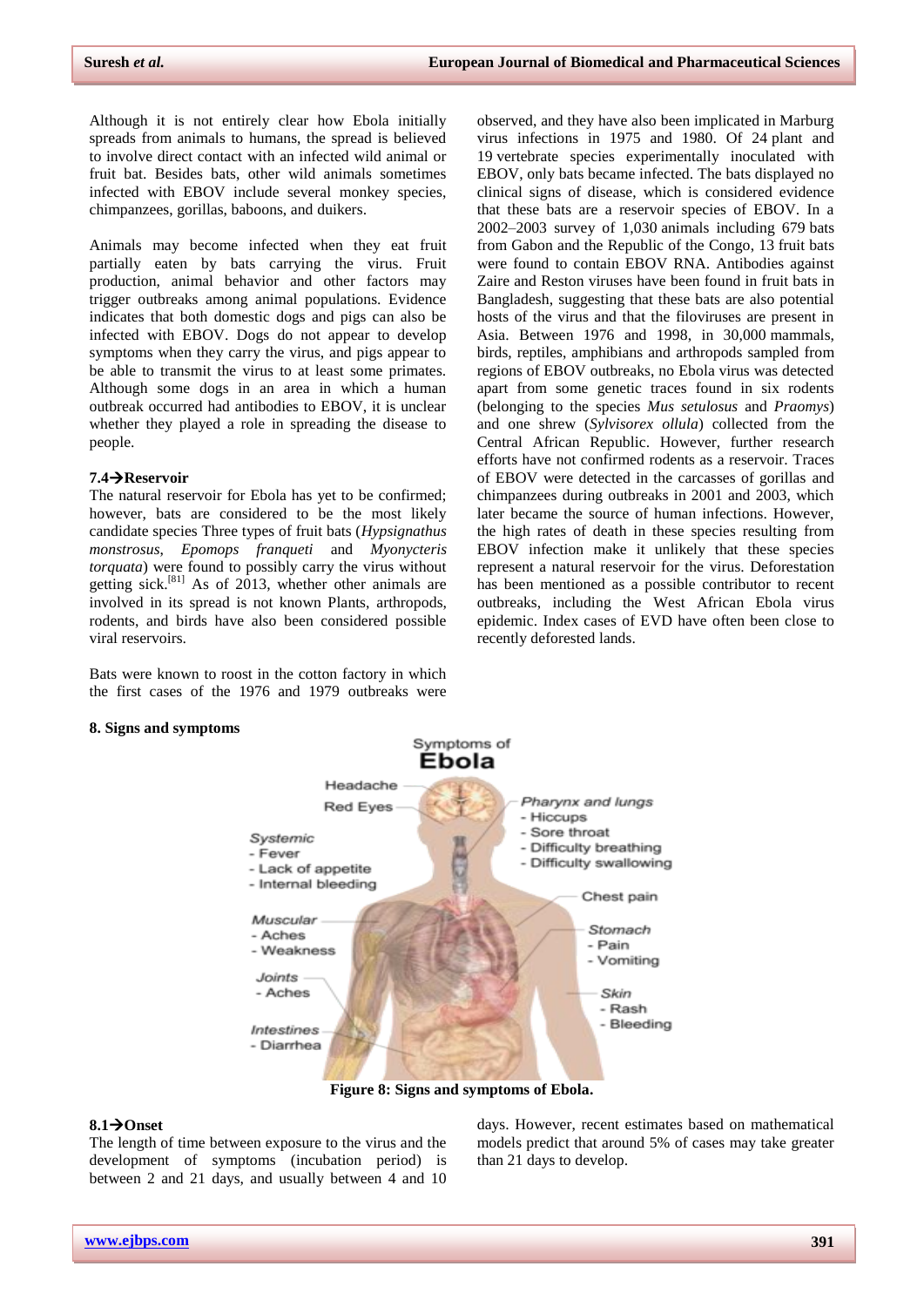Symptoms usually begin with a sudden [influenza-](mhtml:file://C:/Users/Bala%20Gangadhar/AppData/Local/Temp/WPDNSE/%7b81A06C18-0000-0000-0000-000000000000%7d/Ebola%20virus%20disease%20-%20Wikipedia.mhtml!https://en.m.wikipedia.org/wiki/Influenza)like stage characterized by [feeling tired,](mhtml:file://C:/Users/Bala%20Gangadhar/AppData/Local/Temp/WPDNSE/%7b81A06C18-0000-0000-0000-000000000000%7d/Ebola%20virus%20disease%20-%20Wikipedia.mhtml!https://en.m.wikipedia.org/wiki/Fatigue_(medical)) [fever,](mhtml:file://C:/Users/Bala%20Gangadhar/AppData/Local/Temp/WPDNSE/%7b81A06C18-0000-0000-0000-000000000000%7d/Ebola%20virus%20disease%20-%20Wikipedia.mhtml!https://en.m.wikipedia.org/wiki/Fever) [weakness,](mhtml:file://C:/Users/Bala%20Gangadhar/AppData/Local/Temp/WPDNSE/%7b81A06C18-0000-0000-0000-000000000000%7d/Ebola%20virus%20disease%20-%20Wikipedia.mhtml!https://en.m.wikipedia.org/wiki/Asthenia) [decreased appetite,](mhtml:file://C:/Users/Bala%20Gangadhar/AppData/Local/Temp/WPDNSE/%7b81A06C18-0000-0000-0000-000000000000%7d/Ebola%20virus%20disease%20-%20Wikipedia.mhtml!https://en.m.wikipedia.org/wiki/Anorexia_(symptom)) [muscular pain,](mhtml:file://C:/Users/Bala%20Gangadhar/AppData/Local/Temp/WPDNSE/%7b81A06C18-0000-0000-0000-000000000000%7d/Ebola%20virus%20disease%20-%20Wikipedia.mhtml!https://en.m.wikipedia.org/wiki/Myalgia) [joint pain,](mhtml:file://C:/Users/Bala%20Gangadhar/AppData/Local/Temp/WPDNSE/%7b81A06C18-0000-0000-0000-000000000000%7d/Ebola%20virus%20disease%20-%20Wikipedia.mhtml!https://en.m.wikipedia.org/wiki/Arthralgia) headache, and sore throat The fever is usually higher than 38.3 °C (101 °F) This is often followed by nausea, vomiting, [diarrhea,](mhtml:file://C:/Users/Bala%20Gangadhar/AppData/Local/Temp/WPDNSE/%7b81A06C18-0000-0000-0000-000000000000%7d/Ebola%20virus%20disease%20-%20Wikipedia.mhtml!https://en.m.wikipedia.org/wiki/Diarrhea) abdominal pain, and sometimes [hiccups](mhtml:file://C:/Users/Bala%20Gangadhar/AppData/Local/Temp/WPDNSE/%7b81A06C18-0000-0000-0000-000000000000%7d/Ebola%20virus%20disease%20-%20Wikipedia.mhtml!https://en.m.wikipedia.org/wiki/Hiccups) The combination of severe vomiting and diarrhea often leads to severe [dehydration.](mhtml:file://C:/Users/Bala%20Gangadhar/AppData/Local/Temp/WPDNSE/%7b81A06C18-0000-0000-0000-000000000000%7d/Ebola%20virus%20disease%20-%20Wikipedia.mhtml!https://en.m.wikipedia.org/wiki/Dehydration) Next, [shortness of breath](mhtml:file://C:/Users/Bala%20Gangadhar/AppData/Local/Temp/WPDNSE/%7b81A06C18-0000-0000-0000-000000000000%7d/Ebola%20virus%20disease%20-%20Wikipedia.mhtml!https://en.m.wikipedia.org/wiki/Shortness_of_breath) and [chest pain](mhtml:file://C:/Users/Bala%20Gangadhar/AppData/Local/Temp/WPDNSE/%7b81A06C18-0000-0000-0000-000000000000%7d/Ebola%20virus%20disease%20-%20Wikipedia.mhtml!https://en.m.wikipedia.org/wiki/Chest_pain) may occur, along with [swelling,](mhtml:file://C:/Users/Bala%20Gangadhar/AppData/Local/Temp/WPDNSE/%7b81A06C18-0000-0000-0000-000000000000%7d/Ebola%20virus%20disease%20-%20Wikipedia.mhtml!https://en.m.wikipedia.org/wiki/Edema) [headaches,](mhtml:file://C:/Users/Bala%20Gangadhar/AppData/Local/Temp/WPDNSE/%7b81A06C18-0000-0000-0000-000000000000%7d/Ebola%20virus%20disease%20-%20Wikipedia.mhtml!https://en.m.wikipedia.org/wiki/Headaches) and [confusion](mhtml:file://C:/Users/Bala%20Gangadhar/AppData/Local/Temp/WPDNSE/%7b81A06C18-0000-0000-0000-000000000000%7d/Ebola%20virus%20disease%20-%20Wikipedia.mhtml!https://en.m.wikipedia.org/wiki/Decreased_level_of_consciousness) In about half of the cases, the skin may develop a [maculopapular rash,](mhtml:file://C:/Users/Bala%20Gangadhar/AppData/Local/Temp/WPDNSE/%7b81A06C18-0000-0000-0000-000000000000%7d/Ebola%20virus%20disease%20-%20Wikipedia.mhtml!https://en.m.wikipedia.org/wiki/Maculopapular_rash) a flat red area covered with small bumps, five to seven days after symptoms begin.

# **8.2Bleeding**

In some cases, internal and external bleeding may occur. This typically begins five to seven days after the first symptoms all infected people show some [decreased](mhtml:file://C:/Users/Bala%20Gangadhar/AppData/Local/Temp/WPDNSE/%7b81A06C18-0000-0000-0000-000000000000%7d/Ebola%20virus%20disease%20-%20Wikipedia.mhtml!https://en.m.wikipedia.org/wiki/Bleeding_disorder)  [blood clotting.](mhtml:file://C:/Users/Bala%20Gangadhar/AppData/Local/Temp/WPDNSE/%7b81A06C18-0000-0000-0000-000000000000%7d/Ebola%20virus%20disease%20-%20Wikipedia.mhtml!https://en.m.wikipedia.org/wiki/Bleeding_disorder) Bleeding from mucous membranes or from sites of needle punctures has been reported in 40– 50% of cases. This may cause [vomiting blood,](mhtml:file://C:/Users/Bala%20Gangadhar/AppData/Local/Temp/WPDNSE/%7b81A06C18-0000-0000-0000-000000000000%7d/Ebola%20virus%20disease%20-%20Wikipedia.mhtml!https://en.m.wikipedia.org/wiki/Hematemesis) [coughing](mhtml:file://C:/Users/Bala%20Gangadhar/AppData/Local/Temp/WPDNSE/%7b81A06C18-0000-0000-0000-000000000000%7d/Ebola%20virus%20disease%20-%20Wikipedia.mhtml!https://en.m.wikipedia.org/wiki/Hemoptysis)  [up of blood,](mhtml:file://C:/Users/Bala%20Gangadhar/AppData/Local/Temp/WPDNSE/%7b81A06C18-0000-0000-0000-000000000000%7d/Ebola%20virus%20disease%20-%20Wikipedia.mhtml!https://en.m.wikipedia.org/wiki/Hemoptysis) or [blood in stool.](mhtml:file://C:/Users/Bala%20Gangadhar/AppData/Local/Temp/WPDNSE/%7b81A06C18-0000-0000-0000-000000000000%7d/Ebola%20virus%20disease%20-%20Wikipedia.mhtml!https://en.m.wikipedia.org/wiki/Blood_in_stool) Bleeding into the skin may create [petechiae,](mhtml:file://C:/Users/Bala%20Gangadhar/AppData/Local/Temp/WPDNSE/%7b81A06C18-0000-0000-0000-000000000000%7d/Ebola%20virus%20disease%20-%20Wikipedia.mhtml!https://en.m.wikipedia.org/wiki/Petechia) [purpura,](mhtml:file://C:/Users/Bala%20Gangadhar/AppData/Local/Temp/WPDNSE/%7b81A06C18-0000-0000-0000-000000000000%7d/Ebola%20virus%20disease%20-%20Wikipedia.mhtml!https://en.m.wikipedia.org/wiki/Purpura) [ecchymoses](mhtml:file://C:/Users/Bala%20Gangadhar/AppData/Local/Temp/WPDNSE/%7b81A06C18-0000-0000-0000-000000000000%7d/Ebola%20virus%20disease%20-%20Wikipedia.mhtml!https://en.m.wikipedia.org/wiki/Ecchymosis) or [hematomas](mhtml:file://C:/Users/Bala%20Gangadhar/AppData/Local/Temp/WPDNSE/%7b81A06C18-0000-0000-0000-000000000000%7d/Ebola%20virus%20disease%20-%20Wikipedia.mhtml!https://en.m.wikipedia.org/wiki/Hematoma) (especially around needle injection sites). [Bleeding into](mhtml:file://C:/Users/Bala%20Gangadhar/AppData/Local/Temp/WPDNSE/%7b81A06C18-0000-0000-0000-000000000000%7d/Ebola%20virus%20disease%20-%20Wikipedia.mhtml!https://en.m.wikipedia.org/wiki/Subconjunctival_hemorrhage)  [the whites of the eyes](mhtml:file://C:/Users/Bala%20Gangadhar/AppData/Local/Temp/WPDNSE/%7b81A06C18-0000-0000-0000-000000000000%7d/Ebola%20virus%20disease%20-%20Wikipedia.mhtml!https://en.m.wikipedia.org/wiki/Subconjunctival_hemorrhage) may also occur. Heavy bleeding is uncommon; if it occurs, it is usually in the [gastrointestinal tract.](mhtml:file://C:/Users/Bala%20Gangadhar/AppData/Local/Temp/WPDNSE/%7b81A06C18-0000-0000-0000-000000000000%7d/Ebola%20virus%20disease%20-%20Wikipedia.mhtml!https://en.m.wikipedia.org/wiki/Gastrointestinal_tract) The incidence of bleeding into the gastrointestinal tract has decreased since earlier epidemics and is now estimated to be approximately 10% with improved prevention of disseminated intravascular coagulation.

#### **8.3-Recovery and Death**

Recovery may begin between 7 and 14 days after first symptoms Death, if it occurs, follows typically 6 to 16 days from first symptoms and is often due to [low blood](mhtml:file://C:/Users/Bala%20Gangadhar/AppData/Local/Temp/WPDNSE/%7b81A06C18-0000-0000-0000-000000000000%7d/Ebola%20virus%20disease%20-%20Wikipedia.mhtml!https://en.m.wikipedia.org/wiki/Hypovolemic_shock)  [pressure from fluid loss.](mhtml:file://C:/Users/Bala%20Gangadhar/AppData/Local/Temp/WPDNSE/%7b81A06C18-0000-0000-0000-000000000000%7d/Ebola%20virus%20disease%20-%20Wikipedia.mhtml!https://en.m.wikipedia.org/wiki/Hypovolemic_shock) In general, bleeding often indicates a worse outcome, and blood loss may result in death People are often in a [coma](mhtml:file://C:/Users/Bala%20Gangadhar/AppData/Local/Temp/WPDNSE/%7b81A06C18-0000-0000-0000-000000000000%7d/Ebola%20virus%20disease%20-%20Wikipedia.mhtml!https://en.m.wikipedia.org/wiki/Coma) near the end of life. Those who survive often have ongoing muscular and joint pain, [liver inflammation,](mhtml:file://C:/Users/Bala%20Gangadhar/AppData/Local/Temp/WPDNSE/%7b81A06C18-0000-0000-0000-000000000000%7d/Ebola%20virus%20disease%20-%20Wikipedia.mhtml!https://en.m.wikipedia.org/wiki/Hepatitis) decreased hearing, and may have continued tiredness, continued weakness, decreased appetite, and difficulty returning to pre-illness weight. Problems with vision may develop. Survivors develop [antibodies](mhtml:file://C:/Users/Bala%20Gangadhar/AppData/Local/Temp/WPDNSE/%7b81A06C18-0000-0000-0000-000000000000%7d/Ebola%20virus%20disease%20-%20Wikipedia.mhtml!https://en.m.wikipedia.org/wiki/Antibodies) against Ebola that last at least 10 years, but it is unclear whether they are immune to additional infections.

#### **9. Diagnosis**

When EVD is suspected, travel, work history, and exposure to wildlife are important factors with respect to further diagnostic efforts.

# **9.1Laboratory testing**

Possible non-specific laboratory indicators of EVD include a [low platelet count;](mhtml:file://C:/Users/Bala%20Gangadhar/AppData/Local/Temp/WPDNSE/%7b81A06C18-0000-0000-0000-000000000000%7d/Ebola%20virus%20disease%20-%20Wikipedia.mhtml!https://en.m.wikipedia.org/wiki/Thrombocytopenia) an initially [decreased white](mhtml:file://C:/Users/Bala%20Gangadhar/AppData/Local/Temp/WPDNSE/%7b81A06C18-0000-0000-0000-000000000000%7d/Ebola%20virus%20disease%20-%20Wikipedia.mhtml!https://en.m.wikipedia.org/wiki/Leukopenia)  [blood cell count](mhtml:file://C:/Users/Bala%20Gangadhar/AppData/Local/Temp/WPDNSE/%7b81A06C18-0000-0000-0000-000000000000%7d/Ebola%20virus%20disease%20-%20Wikipedia.mhtml!https://en.m.wikipedia.org/wiki/Leukopenia) followed by an [increased white blood](mhtml:file://C:/Users/Bala%20Gangadhar/AppData/Local/Temp/WPDNSE/%7b81A06C18-0000-0000-0000-000000000000%7d/Ebola%20virus%20disease%20-%20Wikipedia.mhtml!https://en.m.wikipedia.org/wiki/Leukocytosis)  [cell count;](mhtml:file://C:/Users/Bala%20Gangadhar/AppData/Local/Temp/WPDNSE/%7b81A06C18-0000-0000-0000-000000000000%7d/Ebola%20virus%20disease%20-%20Wikipedia.mhtml!https://en.m.wikipedia.org/wiki/Leukocytosis) elevated levels of the liver enzymes [alanine](mhtml:file://C:/Users/Bala%20Gangadhar/AppData/Local/Temp/WPDNSE/%7b81A06C18-0000-0000-0000-000000000000%7d/Ebola%20virus%20disease%20-%20Wikipedia.mhtml!https://en.m.wikipedia.org/wiki/Alanine_aminotransferase)  [aminotransferase](mhtml:file://C:/Users/Bala%20Gangadhar/AppData/Local/Temp/WPDNSE/%7b81A06C18-0000-0000-0000-000000000000%7d/Ebola%20virus%20disease%20-%20Wikipedia.mhtml!https://en.m.wikipedia.org/wiki/Alanine_aminotransferase) (ALT) and [aspartate aminotransferase](mhtml:file://C:/Users/Bala%20Gangadhar/AppData/Local/Temp/WPDNSE/%7b81A06C18-0000-0000-0000-000000000000%7d/Ebola%20virus%20disease%20-%20Wikipedia.mhtml!https://en.m.wikipedia.org/wiki/Aspartate_aminotransferase) (AST); and abnormalities in blood clotting often

consistent with [disseminated intravascular coagulation](mhtml:file://C:/Users/Bala%20Gangadhar/AppData/Local/Temp/WPDNSE/%7b81A06C18-0000-0000-0000-000000000000%7d/Ebola%20virus%20disease%20-%20Wikipedia.mhtml!https://en.m.wikipedia.org/wiki/Disseminated_intravascular_coagulation) (DIC) such as a prolonged [prothrombin time,](mhtml:file://C:/Users/Bala%20Gangadhar/AppData/Local/Temp/WPDNSE/%7b81A06C18-0000-0000-0000-000000000000%7d/Ebola%20virus%20disease%20-%20Wikipedia.mhtml!https://en.m.wikipedia.org/wiki/Prothrombin_time) [partial](mhtml:file://C:/Users/Bala%20Gangadhar/AppData/Local/Temp/WPDNSE/%7b81A06C18-0000-0000-0000-000000000000%7d/Ebola%20virus%20disease%20-%20Wikipedia.mhtml!https://en.m.wikipedia.org/wiki/Partial_thromboplastin_time)  [thromboplastin time,](mhtml:file://C:/Users/Bala%20Gangadhar/AppData/Local/Temp/WPDNSE/%7b81A06C18-0000-0000-0000-000000000000%7d/Ebola%20virus%20disease%20-%20Wikipedia.mhtml!https://en.m.wikipedia.org/wiki/Partial_thromboplastin_time) and [bleeding time.](mhtml:file://C:/Users/Bala%20Gangadhar/AppData/Local/Temp/WPDNSE/%7b81A06C18-0000-0000-0000-000000000000%7d/Ebola%20virus%20disease%20-%20Wikipedia.mhtml!https://en.m.wikipedia.org/wiki/Bleeding_time) Filovirions such as EBOV may be identified by their unique filamentous shapes in cell cultures examined with [electron](mhtml:file://C:/Users/Bala%20Gangadhar/AppData/Local/Temp/WPDNSE/%7b81A06C18-0000-0000-0000-000000000000%7d/Ebola%20virus%20disease%20-%20Wikipedia.mhtml!https://en.m.wikipedia.org/wiki/Electron_microscopy)  [microscopy.](mhtml:file://C:/Users/Bala%20Gangadhar/AppData/Local/Temp/WPDNSE/%7b81A06C18-0000-0000-0000-000000000000%7d/Ebola%20virus%20disease%20-%20Wikipedia.mhtml!https://en.m.wikipedia.org/wiki/Electron_microscopy)

The specific diagnosis of EVD is confirmed by isolating the virus, detecting its [RNA](mhtml:file://C:/Users/Bala%20Gangadhar/AppData/Local/Temp/WPDNSE/%7b81A06C18-0000-0000-0000-000000000000%7d/Ebola%20virus%20disease%20-%20Wikipedia.mhtml!https://en.m.wikipedia.org/wiki/RNA) or proteins, or detecting [antibodies](mhtml:file://C:/Users/Bala%20Gangadhar/AppData/Local/Temp/WPDNSE/%7b81A06C18-0000-0000-0000-000000000000%7d/Ebola%20virus%20disease%20-%20Wikipedia.mhtml!https://en.m.wikipedia.org/wiki/Antibodies) against the virus in a person's blood. Isolating the virus by [cell culture,](mhtml:file://C:/Users/Bala%20Gangadhar/AppData/Local/Temp/WPDNSE/%7b81A06C18-0000-0000-0000-000000000000%7d/Ebola%20virus%20disease%20-%20Wikipedia.mhtml!https://en.m.wikipedia.org/wiki/Cell_culture) detecting the viral RNA by [polymerase chain reaction](mhtml:file://C:/Users/Bala%20Gangadhar/AppData/Local/Temp/WPDNSE/%7b81A06C18-0000-0000-0000-000000000000%7d/Ebola%20virus%20disease%20-%20Wikipedia.mhtml!https://en.m.wikipedia.org/wiki/Polymerase_chain_reaction) (PCR) and detecting proteins by [enzyme-linked immunosorbent assay](mhtml:file://C:/Users/Bala%20Gangadhar/AppData/Local/Temp/WPDNSE/%7b81A06C18-0000-0000-0000-000000000000%7d/Ebola%20virus%20disease%20-%20Wikipedia.mhtml!https://en.m.wikipedia.org/wiki/Enzyme-linked_immunosorbent_assay) (ELISA) are methods best used in the early stages of the disease and also for detecting the virus in human remains. Detecting antibodies against the virus is most reliable in the later stages of the disease and in those who recover. [IgM](mhtml:file://C:/Users/Bala%20Gangadhar/AppData/Local/Temp/WPDNSE/%7b81A06C18-0000-0000-0000-000000000000%7d/Ebola%20virus%20disease%20-%20Wikipedia.mhtml!https://en.m.wikipedia.org/wiki/Immunoglobulin_M)  [antibodies](mhtml:file://C:/Users/Bala%20Gangadhar/AppData/Local/Temp/WPDNSE/%7b81A06C18-0000-0000-0000-000000000000%7d/Ebola%20virus%20disease%20-%20Wikipedia.mhtml!https://en.m.wikipedia.org/wiki/Immunoglobulin_M) are detectable two days after symptom onset and [IgG antibodies](mhtml:file://C:/Users/Bala%20Gangadhar/AppData/Local/Temp/WPDNSE/%7b81A06C18-0000-0000-0000-000000000000%7d/Ebola%20virus%20disease%20-%20Wikipedia.mhtml!https://en.m.wikipedia.org/wiki/Immunoglobulin_G) can be detected six to 18 days after symptom onset. During an outbreak, isolation of the virus with cell culture methods is often not feasible. In field or mobile hospitals, the most common and sensitive diagnostic methods are [real-time PCR](mhtml:file://C:/Users/Bala%20Gangadhar/AppData/Local/Temp/WPDNSE/%7b81A06C18-0000-0000-0000-000000000000%7d/Ebola%20virus%20disease%20-%20Wikipedia.mhtml!https://en.m.wikipedia.org/wiki/Real-time_PCR) and ELISA. In 2014, with new mobile testing facilities deployed in parts of Liberia, test results were obtained 3–5 hours after sample submission. In 2015, a rapid antigen test which gives results in 15 minutes was approved for use by WHO. It is able to confirm Ebola in 92% of those affected and rule it out in 85% of those not affected.

#### **9.2Differential diagnosis**

Early symptoms of EVD may be similar to those of other diseases common in Africa, including [malaria](mhtml:file://C:/Users/Bala%20Gangadhar/AppData/Local/Temp/WPDNSE/%7b81A06C18-0000-0000-0000-000000000000%7d/Ebola%20virus%20disease%20-%20Wikipedia.mhtml!https://en.m.wikipedia.org/wiki/Malaria) and [dengue fever.](mhtml:file://C:/Users/Bala%20Gangadhar/AppData/Local/Temp/WPDNSE/%7b81A06C18-0000-0000-0000-000000000000%7d/Ebola%20virus%20disease%20-%20Wikipedia.mhtml!https://en.m.wikipedia.org/wiki/Dengue_fever) The symptoms are also similar to those of other viral hemorrhagic fevers such as [Marburg virus](mhtml:file://C:/Users/Bala%20Gangadhar/AppData/Local/Temp/WPDNSE/%7b81A06C18-0000-0000-0000-000000000000%7d/Ebola%20virus%20disease%20-%20Wikipedia.mhtml!https://en.m.wikipedia.org/wiki/Marburg_virus_disease)  [disease,](mhtml:file://C:/Users/Bala%20Gangadhar/AppData/Local/Temp/WPDNSE/%7b81A06C18-0000-0000-0000-000000000000%7d/Ebola%20virus%20disease%20-%20Wikipedia.mhtml!https://en.m.wikipedia.org/wiki/Marburg_virus_disease) [Crimean Congo hemorrhagic fever,](mhtml:file://C:/Users/Bala%20Gangadhar/AppData/Local/Temp/WPDNSE/%7b81A06C18-0000-0000-0000-000000000000%7d/Ebola%20virus%20disease%20-%20Wikipedia.mhtml!https://en.m.wikipedia.org/wiki/Crimean_Congo_hemorrhagic_fever) and [Lassa](mhtml:file://C:/Users/Bala%20Gangadhar/AppData/Local/Temp/WPDNSE/%7b81A06C18-0000-0000-0000-000000000000%7d/Ebola%20virus%20disease%20-%20Wikipedia.mhtml!https://en.m.wikipedia.org/wiki/Lassa_fever)  [fever.](mhtml:file://C:/Users/Bala%20Gangadhar/AppData/Local/Temp/WPDNSE/%7b81A06C18-0000-0000-0000-000000000000%7d/Ebola%20virus%20disease%20-%20Wikipedia.mhtml!https://en.m.wikipedia.org/wiki/Lassa_fever)

The complete [differential diagnosis](mhtml:file://C:/Users/Bala%20Gangadhar/AppData/Local/Temp/WPDNSE/%7b81A06C18-0000-0000-0000-000000000000%7d/Ebola%20virus%20disease%20-%20Wikipedia.mhtml!https://en.m.wikipedia.org/wiki/Differential_diagnosis) is extensive and requires consideration of many other infectious diseases such as [typhoid fever,](mhtml:file://C:/Users/Bala%20Gangadhar/AppData/Local/Temp/WPDNSE/%7b81A06C18-0000-0000-0000-000000000000%7d/Ebola%20virus%20disease%20-%20Wikipedia.mhtml!https://en.m.wikipedia.org/wiki/Typhoid_fever) [shigellosis,](mhtml:file://C:/Users/Bala%20Gangadhar/AppData/Local/Temp/WPDNSE/%7b81A06C18-0000-0000-0000-000000000000%7d/Ebola%20virus%20disease%20-%20Wikipedia.mhtml!https://en.m.wikipedia.org/wiki/Shigellosis) [rickettsial diseases,](mhtml:file://C:/Users/Bala%20Gangadhar/AppData/Local/Temp/WPDNSE/%7b81A06C18-0000-0000-0000-000000000000%7d/Ebola%20virus%20disease%20-%20Wikipedia.mhtml!https://en.m.wikipedia.org/wiki/Rickettsia)  [cholera,](mhtml:file://C:/Users/Bala%20Gangadhar/AppData/Local/Temp/WPDNSE/%7b81A06C18-0000-0000-0000-000000000000%7d/Ebola%20virus%20disease%20-%20Wikipedia.mhtml!https://en.m.wikipedia.org/wiki/Cholera) [sepsis,](mhtml:file://C:/Users/Bala%20Gangadhar/AppData/Local/Temp/WPDNSE/%7b81A06C18-0000-0000-0000-000000000000%7d/Ebola%20virus%20disease%20-%20Wikipedia.mhtml!https://en.m.wikipedia.org/wiki/Sepsis) [borreliosis,](mhtml:file://C:/Users/Bala%20Gangadhar/AppData/Local/Temp/WPDNSE/%7b81A06C18-0000-0000-0000-000000000000%7d/Ebola%20virus%20disease%20-%20Wikipedia.mhtml!https://en.m.wikipedia.org/wiki/Borreliosis) [EHEC enteritis,](mhtml:file://C:/Users/Bala%20Gangadhar/AppData/Local/Temp/WPDNSE/%7b81A06C18-0000-0000-0000-000000000000%7d/Ebola%20virus%20disease%20-%20Wikipedia.mhtml!https://en.m.wikipedia.org/wiki/Verotoxin-producing_Escherichia_coli) [leptospirosis,](mhtml:file://C:/Users/Bala%20Gangadhar/AppData/Local/Temp/WPDNSE/%7b81A06C18-0000-0000-0000-000000000000%7d/Ebola%20virus%20disease%20-%20Wikipedia.mhtml!https://en.m.wikipedia.org/wiki/Leptospirosis)  [scrub typhus,](mhtml:file://C:/Users/Bala%20Gangadhar/AppData/Local/Temp/WPDNSE/%7b81A06C18-0000-0000-0000-000000000000%7d/Ebola%20virus%20disease%20-%20Wikipedia.mhtml!https://en.m.wikipedia.org/wiki/Scrub_typhus) [plague,](mhtml:file://C:/Users/Bala%20Gangadhar/AppData/Local/Temp/WPDNSE/%7b81A06C18-0000-0000-0000-000000000000%7d/Ebola%20virus%20disease%20-%20Wikipedia.mhtml!https://en.m.wikipedia.org/wiki/Plague_(disease)) [Q fever,](mhtml:file://C:/Users/Bala%20Gangadhar/AppData/Local/Temp/WPDNSE/%7b81A06C18-0000-0000-0000-000000000000%7d/Ebola%20virus%20disease%20-%20Wikipedia.mhtml!https://en.m.wikipedia.org/wiki/Q_fever) [candidiasis,](mhtml:file://C:/Users/Bala%20Gangadhar/AppData/Local/Temp/WPDNSE/%7b81A06C18-0000-0000-0000-000000000000%7d/Ebola%20virus%20disease%20-%20Wikipedia.mhtml!https://en.m.wikipedia.org/wiki/Candidiasis)  [histoplasmosis,](mhtml:file://C:/Users/Bala%20Gangadhar/AppData/Local/Temp/WPDNSE/%7b81A06C18-0000-0000-0000-000000000000%7d/Ebola%20virus%20disease%20-%20Wikipedia.mhtml!https://en.m.wikipedia.org/wiki/Histoplasmosis) [trypanosomiasis,](mhtml:file://C:/Users/Bala%20Gangadhar/AppData/Local/Temp/WPDNSE/%7b81A06C18-0000-0000-0000-000000000000%7d/Ebola%20virus%20disease%20-%20Wikipedia.mhtml!https://en.m.wikipedia.org/wiki/Trypanosomiasis) [visceralleishmaniasis,](mhtml:file://C:/Users/Bala%20Gangadhar/AppData/Local/Temp/WPDNSE/%7b81A06C18-0000-0000-0000-000000000000%7d/Ebola%20virus%20disease%20-%20Wikipedia.mhtml!https://en.m.wikipedia.org/wiki/Visceral)  [measles,](mhtml:file://C:/Users/Bala%20Gangadhar/AppData/Local/Temp/WPDNSE/%7b81A06C18-0000-0000-0000-000000000000%7d/Ebola%20virus%20disease%20-%20Wikipedia.mhtml!https://en.m.wikipedia.org/wiki/Measles) and [viral hepatitis](mhtml:file://C:/Users/Bala%20Gangadhar/AppData/Local/Temp/WPDNSE/%7b81A06C18-0000-0000-0000-000000000000%7d/Ebola%20virus%20disease%20-%20Wikipedia.mhtml!https://en.m.wikipedia.org/wiki/Viral_hepatitis) among others. Non-infectious diseases that may result in symptoms similar to those of EVD include [acute promyelocytic leukemia,](mhtml:file://C:/Users/Bala%20Gangadhar/AppData/Local/Temp/WPDNSE/%7b81A06C18-0000-0000-0000-000000000000%7d/Ebola%20virus%20disease%20-%20Wikipedia.mhtml!https://en.m.wikipedia.org/wiki/Acute_promyelocytic_leukemia) [hemolytic](mhtml:file://C:/Users/Bala%20Gangadhar/AppData/Local/Temp/WPDNSE/%7b81A06C18-0000-0000-0000-000000000000%7d/Ebola%20virus%20disease%20-%20Wikipedia.mhtml!https://en.m.wikipedia.org/wiki/Hemolytic_uremic_syndrome)  [uremic syndrome,](mhtml:file://C:/Users/Bala%20Gangadhar/AppData/Local/Temp/WPDNSE/%7b81A06C18-0000-0000-0000-000000000000%7d/Ebola%20virus%20disease%20-%20Wikipedia.mhtml!https://en.m.wikipedia.org/wiki/Hemolytic_uremic_syndrome) [snake envenomation,](mhtml:file://C:/Users/Bala%20Gangadhar/AppData/Local/Temp/WPDNSE/%7b81A06C18-0000-0000-0000-000000000000%7d/Ebola%20virus%20disease%20-%20Wikipedia.mhtml!https://en.m.wikipedia.org/wiki/Snake_envenomation) [clotting factor](mhtml:file://C:/Users/Bala%20Gangadhar/AppData/Local/Temp/WPDNSE/%7b81A06C18-0000-0000-0000-000000000000%7d/Ebola%20virus%20disease%20-%20Wikipedia.mhtml!https://en.m.wikipedia.org/wiki/Coagulation) deficiencies/platelet disorders, thrombotic [thrombocytopenic purpura,](mhtml:file://C:/Users/Bala%20Gangadhar/AppData/Local/Temp/WPDNSE/%7b81A06C18-0000-0000-0000-000000000000%7d/Ebola%20virus%20disease%20-%20Wikipedia.mhtml!https://en.m.wikipedia.org/wiki/Thrombotic_thrombocytopenic_purpura) [hereditary hemorrhagic](mhtml:file://C:/Users/Bala%20Gangadhar/AppData/Local/Temp/WPDNSE/%7b81A06C18-0000-0000-0000-000000000000%7d/Ebola%20virus%20disease%20-%20Wikipedia.mhtml!https://en.m.wikipedia.org/wiki/Hereditary_hemorrhagic_telangiectasia)  [telangiectasia,](mhtml:file://C:/Users/Bala%20Gangadhar/AppData/Local/Temp/WPDNSE/%7b81A06C18-0000-0000-0000-000000000000%7d/Ebola%20virus%20disease%20-%20Wikipedia.mhtml!https://en.m.wikipedia.org/wiki/Hereditary_hemorrhagic_telangiectasia) [Kawasaki disease,](mhtml:file://C:/Users/Bala%20Gangadhar/AppData/Local/Temp/WPDNSE/%7b81A06C18-0000-0000-0000-000000000000%7d/Ebola%20virus%20disease%20-%20Wikipedia.mhtml!https://en.m.wikipedia.org/wiki/Kawasaki_disease) and [warfarin](mhtml:file://C:/Users/Bala%20Gangadhar/AppData/Local/Temp/WPDNSE/%7b81A06C18-0000-0000-0000-000000000000%7d/Ebola%20virus%20disease%20-%20Wikipedia.mhtml!https://en.m.wikipedia.org/wiki/Warfarin) poisoning.

# **10. Research**

# **10.1Treatment**

As of July 2015, no medication has been proven safe and effective for treating Ebola. By the time the [Ebola virus](mhtml:file://C:/Users/Bala%20Gangadhar/AppData/Local/Temp/WPDNSE/%7b81A06C18-0000-0000-0000-000000000000%7d/Ebola%20virus%20disease%20-%20Wikipedia.mhtml!https://en.m.wikipedia.org/wiki/Ebola_virus_epidemic_in_West_Africa)  [epidemic in West Africa](mhtml:file://C:/Users/Bala%20Gangadhar/AppData/Local/Temp/WPDNSE/%7b81A06C18-0000-0000-0000-000000000000%7d/Ebola%20virus%20disease%20-%20Wikipedia.mhtml!https://en.m.wikipedia.org/wiki/Ebola_virus_epidemic_in_West_Africa) began in 2013, there were at least nine different candidate treatments. Several trials were conducted in late 2014, and early 2015, but some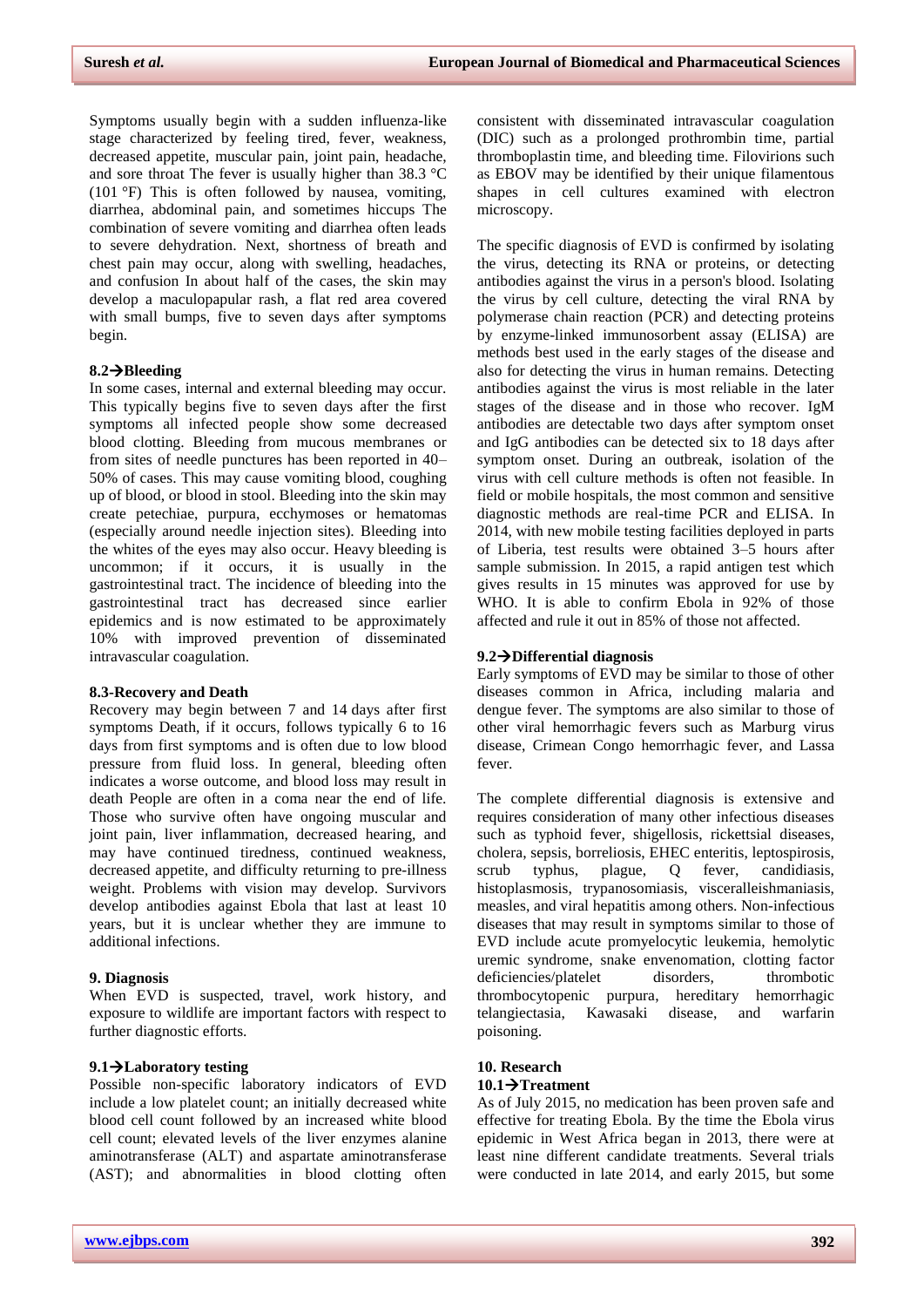were abandoned due to lack of efficacy or lack of people to study.

As of August 2019, two experimental treatments known as REGN-EB3 and mAb-114 were found to be 90% effective.

# **10.2Diagnostic tests**

The diagnostic tests currently available require specialized equipment and highly trained personnel. Since there are few suitable testing centers in West Africa, this leads to delay in diagnosis.

On 29 November 2014, a new 15-minute Ebola test was reported that if successful, "not only gives patients a better chance of survival, but it prevents transmission of the virus to other people." The new equipment, about the

size of a laptop and solar-powered, allows testing to be done in remote areas.

On 29 December 2014, the FDA approved the Light Mix Ebola Zaire [rRT-PCR](mhtml:file://C:/Users/Bala%20Gangadhar/AppData/Local/Temp/WPDNSE/%7b81A06C18-0000-0000-0000-000000000000%7d/Ebola%20virus%20disease%20-%20Wikipedia.mhtml!https://en.m.wikipedia.org/wiki/Reverse_transcription_polymerase_chain_reaction) test for patients with symptoms of Ebola.

# **11. Prevention**

# **11.1Vaccines**

Many [Ebola vaccine](mhtml:file://C:/Users/Bala%20Gangadhar/AppData/Local/Temp/WPDNSE/%7b81A06C18-0000-0000-0000-000000000000%7d/Ebola%20virus%20disease%20-%20Wikipedia.mhtml!https://en.m.wikipedia.org/wiki/Ebola_vaccine) candidates had been developed in the decade prior to 2014 but as of November 2014, none had been approved for use in humans in the United States In December 2016, Ebola was found to be 70– 100% prevented by [rVSV-ZEBOV vaccine,](mhtml:file://C:/Users/Bala%20Gangadhar/AppData/Local/Temp/WPDNSE/%7b81A06C18-0000-0000-0000-000000000000%7d/Ebola%20virus%20disease%20-%20Wikipedia.mhtml!https://en.m.wikipedia.org/wiki/RVSV-ZEBOV_vaccine) making it the first proven vaccine against the disease. More than 100,000 people have been vaccinated against Ebola as of 2019.



People who care for those infected with Ebola should wear protective clothing including masks, gloves, gowns and goggles. The U.S. [Centers for Disease Control](mhtml:file://C:/Users/Bala%20Gangadhar/AppData/Local/Temp/WPDNSE/%7b81A06C18-0000-0000-0000-000000000000%7d/Ebola%20virus%20disease%20-%20Wikipedia.mhtml!https://en.m.wikipedia.org/wiki/Centers_for_Disease_Control) (CDC) recommend that the protective gear leaves no skin exposed these measures are also recommended for those who may handle objects contaminated by an infected person's body fluids. In 2014, the CDC began recommending that medical personnel receive training on the proper suit-up and removal of [personal protective](mhtml:file://C:/Users/Bala%20Gangadhar/AppData/Local/Temp/WPDNSE/%7b81A06C18-0000-0000-0000-000000000000%7d/Ebola%20virus%20disease%20-%20Wikipedia.mhtml!https://en.m.wikipedia.org/wiki/Personal_protective_equipment)  [equipment](mhtml:file://C:/Users/Bala%20Gangadhar/AppData/Local/Temp/WPDNSE/%7b81A06C18-0000-0000-0000-000000000000%7d/Ebola%20virus%20disease%20-%20Wikipedia.mhtml!https://en.m.wikipedia.org/wiki/Personal_protective_equipment) (PPE); in addition, a designated person, appropriately trained in biosafety, should be watching each step of these procedures to ensure they are done correctly. In Sierra Leone, the typical training period for the use of such safety equipment lasts approximately 12 days. The infected person should be in [barrier-isolation](mhtml:file://C:/Users/Bala%20Gangadhar/AppData/Local/Temp/WPDNSE/%7b81A06C18-0000-0000-0000-000000000000%7d/Ebola%20virus%20disease%20-%20Wikipedia.mhtml!https://en.m.wikipedia.org/wiki/Isolation_(health_care)) from other people. All equipment, medical waste, patient waste and surfaces that may have come into contact with body fluids need to be [disinfected.](mhtml:file://C:/Users/Bala%20Gangadhar/AppData/Local/Temp/WPDNSE/%7b81A06C18-0000-0000-0000-000000000000%7d/Ebola%20virus%20disease%20-%20Wikipedia.mhtml!https://en.m.wikipedia.org/wiki/Disinfection) During the 2014 outbreak, kits were put together to help families treat Ebola disease in their homes, which included protective clothing as well as [chlorine powder](mhtml:file://C:/Users/Bala%20Gangadhar/AppData/Local/Temp/WPDNSE/%7b81A06C18-0000-0000-0000-000000000000%7d/Ebola%20virus%20disease%20-%20Wikipedia.mhtml!https://en.m.wikipedia.org/wiki/Chlorine_powder) and other cleaning supplies. Education of caregivers in these techniques, and providing such barrier-separation supplies has been a

priority of [Doctors without](mhtml:file://C:/Users/Bala%20Gangadhar/AppData/Local/Temp/WPDNSE/%7b81A06C18-0000-0000-0000-000000000000%7d/Ebola%20virus%20disease%20-%20Wikipedia.mhtml!https://en.m.wikipedia.org/wiki/Doctors_Without_Borders) Borders. Ebola viruses can be [eliminated](mhtml:file://C:/Users/Bala%20Gangadhar/AppData/Local/Temp/WPDNSE/%7b81A06C18-0000-0000-0000-000000000000%7d/Ebola%20virus%20disease%20-%20Wikipedia.mhtml!https://en.m.wikipedia.org/wiki/Sterilization_(microbiology)) with heat (heating for 30 to 60 minutes at 60 °C or boiling for 5 minutes). To [disinfect](mhtml:file://C:/Users/Bala%20Gangadhar/AppData/Local/Temp/WPDNSE/%7b81A06C18-0000-0000-0000-000000000000%7d/Ebola%20virus%20disease%20-%20Wikipedia.mhtml!https://en.m.wikipedia.org/wiki/Disinfectants) surfaces, some lipid solvents such as some alcohol-based products, detergents, sodium hypochlorite (bleach) or [calcium](mhtml:file://C:/Users/Bala%20Gangadhar/AppData/Local/Temp/WPDNSE/%7b81A06C18-0000-0000-0000-000000000000%7d/Ebola%20virus%20disease%20-%20Wikipedia.mhtml!https://en.m.wikipedia.org/wiki/Calcium_hypochlorite)  [hypochlorite](mhtml:file://C:/Users/Bala%20Gangadhar/AppData/Local/Temp/WPDNSE/%7b81A06C18-0000-0000-0000-000000000000%7d/Ebola%20virus%20disease%20-%20Wikipedia.mhtml!https://en.m.wikipedia.org/wiki/Calcium_hypochlorite) (bleaching powder), and other suitable disinfectants may be used at appropriate concentrations. Education of the general public about the risk factors for Ebola infection and of the protective measures individuals may take to prevent infection is recommended by the World [Health Organization.](mhtml:file://C:/Users/Bala%20Gangadhar/AppData/Local/Temp/WPDNSE/%7b81A06C18-0000-0000-0000-000000000000%7d/Ebola%20virus%20disease%20-%20Wikipedia.mhtml!https://en.m.wikipedia.org/wiki/World_Health_Organization) These measures include avoiding direct contact with infected people and regular [hand washing](mhtml:file://C:/Users/Bala%20Gangadhar/AppData/Local/Temp/WPDNSE/%7b81A06C18-0000-0000-0000-000000000000%7d/Ebola%20virus%20disease%20-%20Wikipedia.mhtml!https://en.m.wikipedia.org/wiki/Hand_washing) using soap and water. Bush [meat,](mhtml:file://C:/Users/Bala%20Gangadhar/AppData/Local/Temp/WPDNSE/%7b81A06C18-0000-0000-0000-000000000000%7d/Ebola%20virus%20disease%20-%20Wikipedia.mhtml!https://en.m.wikipedia.org/wiki/Bushmeat) an important source of protein in the diet of some Africans, should be handled and prepared with appropriate protective clothing and thoroughly cooked before consumption. Some research suggests that an outbreak of Ebola disease in the wild animals used for consumption may result in a corresponding human outbreak. Since 2003, such animal outbreaks have been monitored to predict and prevent Ebola outbreaks in humans. If a person with Ebola disease dies, direct contact with the body should be avoided. Certain [burial](mhtml:file://C:/Users/Bala%20Gangadhar/AppData/Local/Temp/WPDNSE/%7b81A06C18-0000-0000-0000-000000000000%7d/Ebola%20virus%20disease%20-%20Wikipedia.mhtml!https://en.m.wikipedia.org/wiki/Burial_ritual)